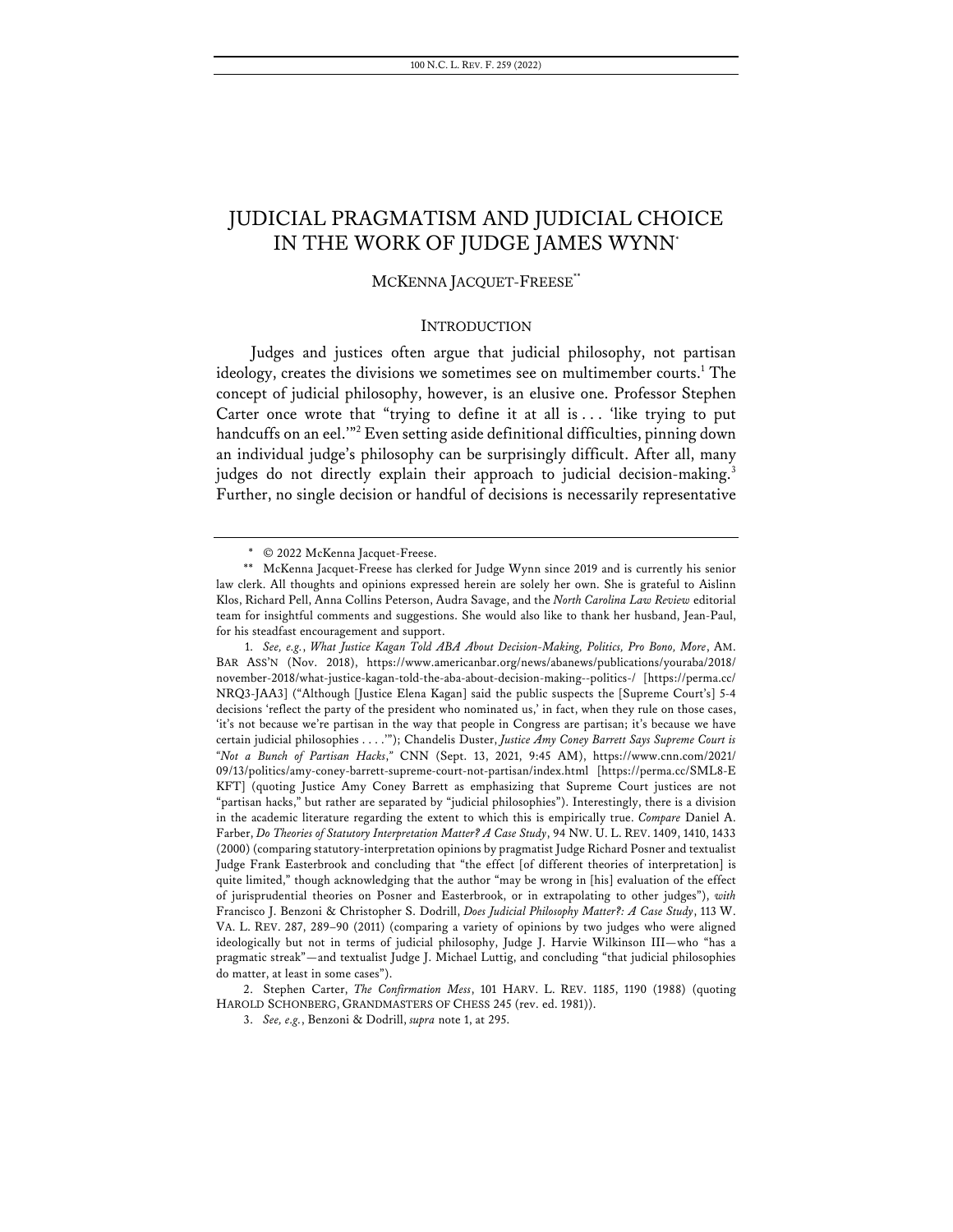of an appellate judge's philosophy. On any multimember court, an authoring judge must be willing to compromise at least somewhat with their colleagues. And all judges, both those who sit on multimember courts and those who decide cases alone, are limited by the manner in which the parties frame the case. Finally, even for judges who express commitment to a specific philosophy such as textualism—the attendant principles will only provide guidance in a certain subset of cases.

This Essay, therefore, will not seek to capture all elements of the judicial philosophy of Judge James A. Wynn.<sup>4</sup> Rather, my goal is to explain what I see as a fundamental guiding principle in Judge Wynn's work—the concept of judicial choice—and how I think the background judicial philosophy of pragmatism informs that principle, both ex ante and ex post. That is, I will argue that judicial pragmatism informs Judge Wynn's emphasis on the idea of judicial choice as well as the decisions he makes in circumstances where judicial choice is to be employed.

Parts I and II describe, respectively, the philosophy of judicial pragmatism and the principle of judicial choice through the lens of Judge Wynn's approach to these concepts. In Part III, I provide a more in-depth overview of how these ideas apply in the work of Judge Wynn through an analysis of his celebrated opinion in *Nelson v. Freeland*. 5

#### I. JUDICIAL PRAGMATISM

The judicial philosophy of pragmatism covers wide swaths of thought and scholarly debate. It is, almost by definition, idiosyncratic.<sup>6</sup> Yet the big-tent nature of the term does not render it meaningless. Plenty of judges and justices are unlikely to be described, or to describe themselves, as pragmatists.<sup>7</sup> So, while

<sup>4.</sup> Judge Wynn has served on the U.S. Court of Appeals for the Fourth Circuit since 2010. Before that, he spent two decades as an appellate judge on the state courts of North Carolina, including a brief stint on the Supreme Court of North Carolina in 1998 as an interim appointee. *See Judge James Andrew Wynn*, U.S. CT. APPEALS FOR FOURTH CIRCUIT, https://www.ca4.uscourts.gov/judges/ judges-of-the-court/judge-james-andrew-wynn [https://perma.cc/Q3XE-CJUG]; Sarah Lindemann Buthe, *Hon. James A. Wynn, Jr. Circuit Judge, U.S. Court of Appeals for the Fourth Circuit*, FED. LAW., Sept. 2011, at 14, 14. And prior to his state-court experience, he served as a military trial judge during his service with the U.S. Navy. Buthe, *supra*, at 14.

<sup>5.</sup> 349 N.C. 615, 507 S.E.2d 882, 882 (1998).

<sup>6.</sup> *E.g.*, Richard A. Posner, *What Has Pragmatism to Offer Law?*, 63 S. CAL. L. REV. 1653, 1653 (1990) (labeling pragmatism as "an umbrella term for diverse tendencies in philosophical thought"); Joshua Ulan Galperin, *Trust Me, I'm a Pragmatist: A Partially Pragmatic Critique of Pragmatic Activism*, 42 COLUM. J. ENV'T L. 425, 433 (2017) (describing the term "pragmatism" as "a vague and unruly word").

<sup>7.</sup> *See* Duster, *supra* note 1 (quoting Justice Barrett as self-identifying as an "originalist" "and citing Justice Stephen Breyer as an example of 'pragmatism'"); Frank H. Easterbrook, *Pragmatism's Role in Interpretation*, 31 HARV. J.L. & PUB. POL'Y 901, 902–04 (2008) (arguing that pragmatism is the province of the political branches and originalism that of the judiciary); *see also* Benzoni & Dodrill,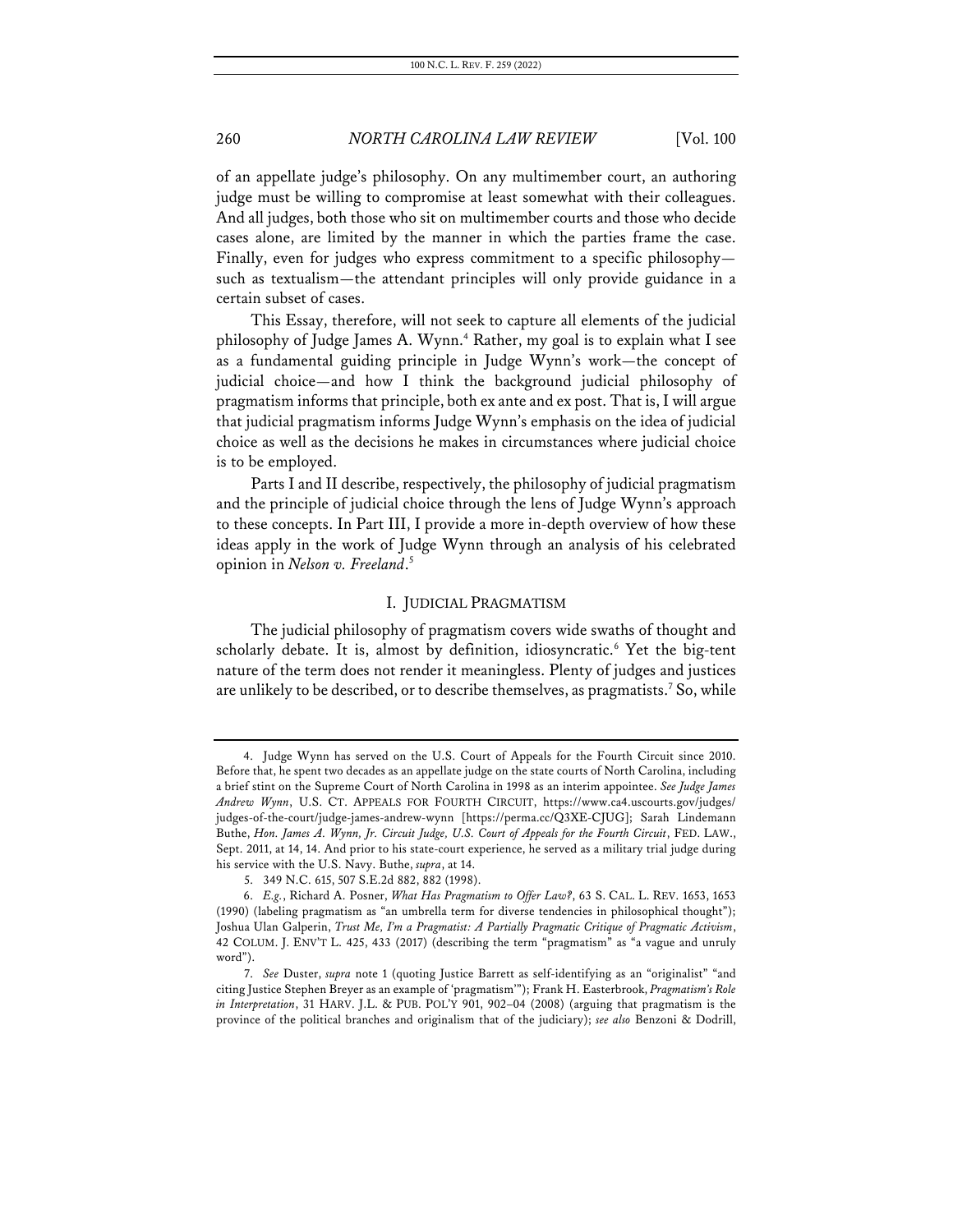the term is not as narrow a descriptor as some, it does provide some insight into how a judge is likely to approach a legal problem.

Judicial pragmatism is not merely "pragmatism" in the quotidian sense transported into the judicial context. In common parlance, pragmatism emphasizes "a practical approach to problems and affairs."8 It is often contrasted with idealism and might also be put in opposition to creative or even intellectual approaches.<sup>9</sup> While this colloquial meaning has some applicability to judicial pragmatism, the fit is only partial. For example, judicial pragmatism tends to be anti-formalistic, but it cannot fairly be described as unidealistic, uncreative, or anti-intellectual.<sup>10</sup> For that reason, "[a]lmost uniformly, writers . . . are obliged to begin discussions of philosophical pragmatism by distinguishing it from vernacular pragmatism."11

Philosophical pragmatism is a school of thought that was popular in the United States in the late nineteenth and early twentieth centuries. Major proponents included Charles Sanders Peirce, William James, and John Dewey.12 Philosophical pragmatism "starts with a critical approach to the very idea of truth and knowledge," rejecting the idea "that we can reason our way to absolute knowledge about the world, and about what is right and wrong."13 Instead, to determine values, "[t]he pragmatist says that we look to social goals and our past experience and simply ask which efforts have worked in the past and which can plausibly work in the future."<sup>14</sup>

Legal pragmatism places some of the insights of philosophical pragmatism into a specific, judicial context.15 Distilled to its simplest form, legal pragmatism reflects "[a] commonsense, practical, nonideological way of dealing with

*supra* note 1, at 289–90 (describing Judge Posner as a "devout pragmatist," Judge Wilkinson as having "a pragmatic streak," and Judges Luttig and Easterbrook as nonpragmatic textualists).

<sup>8.</sup> *Pragmatism*, MERRIAM-WEBSTER, http://www.merriam-webster.com/dictionary/pragma tism [https://perma.cc/H9LF-98K6].

<sup>9.</sup> *Pragmatic*, MERRIAM-WEBSTER, https://www.merriam-webster.com/dictionary/pragmatic [https://perma.cc/PX43-T7PG].

<sup>10.</sup> *See* Richard A. Posner, *The Rise and Fall of Judicial Self-Restraint*, 100 CALIF. L. REV. 519, 539 (2012) [hereinafter Posner, *The Rise and Fall of Judicial Self-Restraint*] (defining judicial pragmatists as "[j]udges who don't insist that a legalistic algorithm will decide every case"); *cf.* Steven D. Smith, *The Pursuit of Pragmatism*, 100 YALE L.J. 409, 446 (1990) (arguing that "pragmatism operates as a kind of exhortation" to prevent legal scholars from having their theories "*become*[] [their] reality" as opposed to "helping the scholar to understand or deal with experiential reality").

<sup>11.</sup> Galperin, *supra* note 6, at 434.

<sup>12.</sup> Michael Sullivan & Daniel J. Solove, *Can Pragmatism Be Radical? Richard Posner and Legal Pragmatism*, 113 YALE L.J. 687, 688 (2003) (reviewing RICHARD A. POSNER, LAW, PRAGMATISM, AND DEMOCRACY (2003)).

<sup>13.</sup> Galperin, *supra* note 6, at 436.

<sup>14.</sup> *Id.* at 438.

<sup>15.</sup> Daniel A. Farber, *Reinventing Brandeis: Legal Pragmatism for the Twenty-First Century*, 1995 U. ILL. L. REV. 163, 168 ("[L]egal pragmatists are distinguished by their orientation toward an American philosophical tradition tracing back to William James and John Dewey.").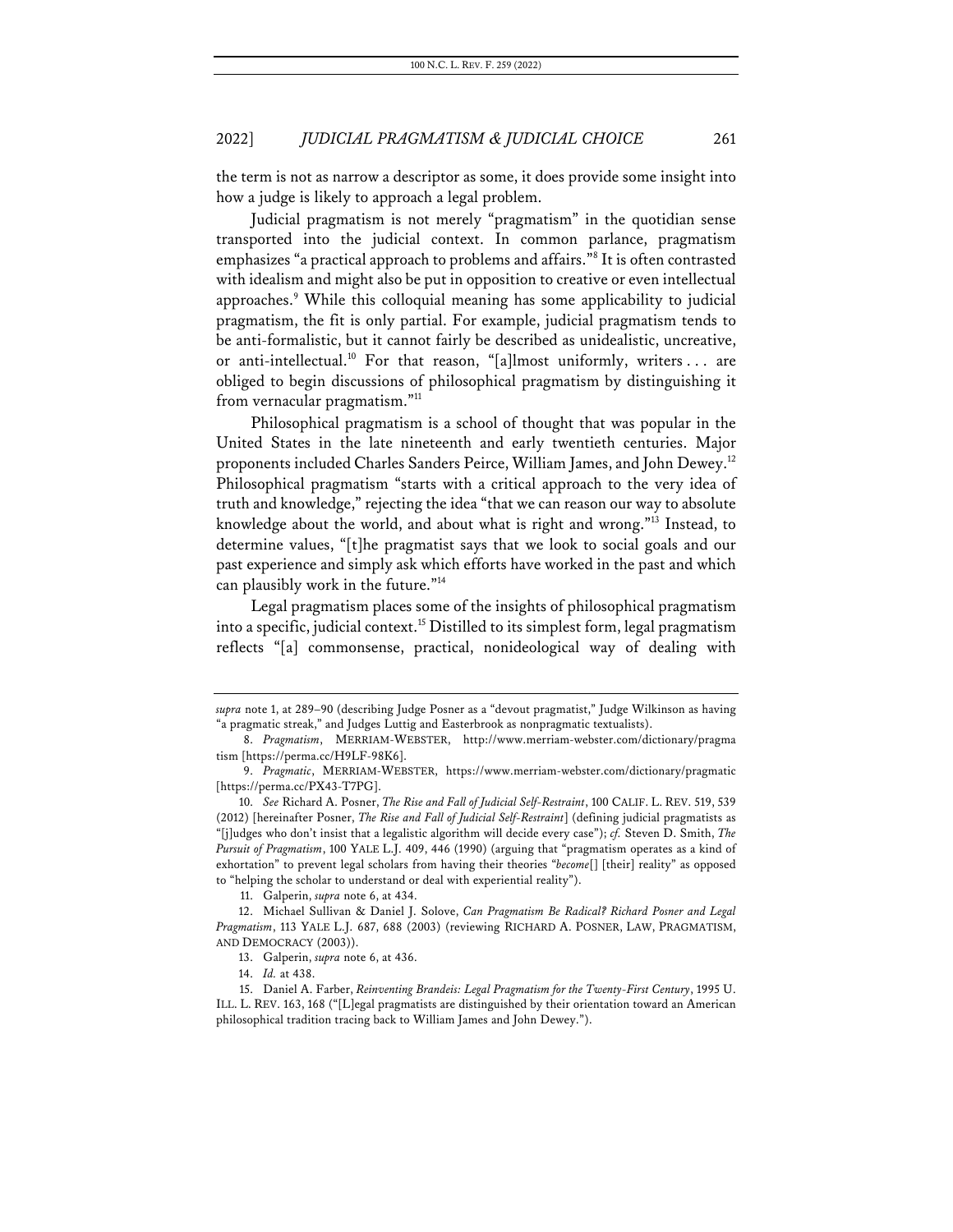problems and affairs generally," and "[t]he view that strict adherence to legal doctrine, though desirable, is less important than the practical consequences of a judicial decision."16 The judicial pragmatist engages in "a relatively unstructured problem-solving process involving common sense, a respect for stare decisis, and a sense of social needs."17 Professor Daniel Farber has noted that "pragmatism is, in part, a call for less obsession with theory and more attention to concrete practice."18 Thus, "[p]ragmatism provides no reason to exclude consideration of original intent, precedent, philosophy, social science, or anything else that might be appropriate and helpful in resolving a hard case."<sup>19</sup> If and when these principles come into tension with one other, "the only recourse is to make the best decision possible under the circumstances" as informed "by the professional training and experienced judgment of the judge."20 This description of pragmatism is quite close to Judge Wynn's description of the project of judging in his Madison Lecture, which he delivered at New York University School of Law in 2020 and which I discuss further in Part II.<sup>21</sup>

In a 1989 article about Justice Oliver Wendell Holmes's pragmatism, Professor Thomas Grey argued that "[a] central innovation of legal pragmatism"—first clearly articulated by the Justice—was a marriage between two theories that, in the nineteenth century, were regarded as "rivals."<sup>22</sup> On the one hand, historical jurisprudence understood the law as "constituted of practices—contextual, situated, rooted in custom and shared expectations."23 Thus, "workable law must always be based in custom."24 On the other hand, utilitarians viewed the law as "instrumental, a means for achieving socially desired ends, and available to be adapted to their service."25 From a utilitarian perspective, those goals could only be frustrated by the "irrational custom, prejudice, and superstition" underlying the Anglo-American common-law system, so the rational jurist ought instead to "start from scratch . . . and build up a new body of law by rational inference from first principles."26

<sup>16.</sup> *Pragmatism*, BLACK'S LAW DICTIONARY (11th ed. 2019).

<sup>17.</sup> *Id.*

<sup>18.</sup> Farber, *supra* note 15, at 164.

<sup>19.</sup> *Id.* at 169.

<sup>20.</sup> *Id.*

<sup>21.</sup> *See* James Andrew Wynn, *When Judges and Justices Throw Out Tools: Judicial Activism in* Rucho v. Common Cause, 96 N.Y.U. L. REV. 607, 609–10 (2021) [hereinafter Wynn, *When Judges and Justices Throw Out Tools*] (arguing that judges must employ certain "tools" but that sometimes those tools still leave judges with discretion in deciding cases).

<sup>22.</sup> Thomas C. Grey, *Holmes and Legal Pragmatism*, 41 STAN. L. REV. 787, 805 (1989).

<sup>23.</sup> *Id.*

<sup>24.</sup> *Id.* at 809.

<sup>25.</sup> *Id.* at 805.

<sup>26.</sup> *Id.* at 808–09.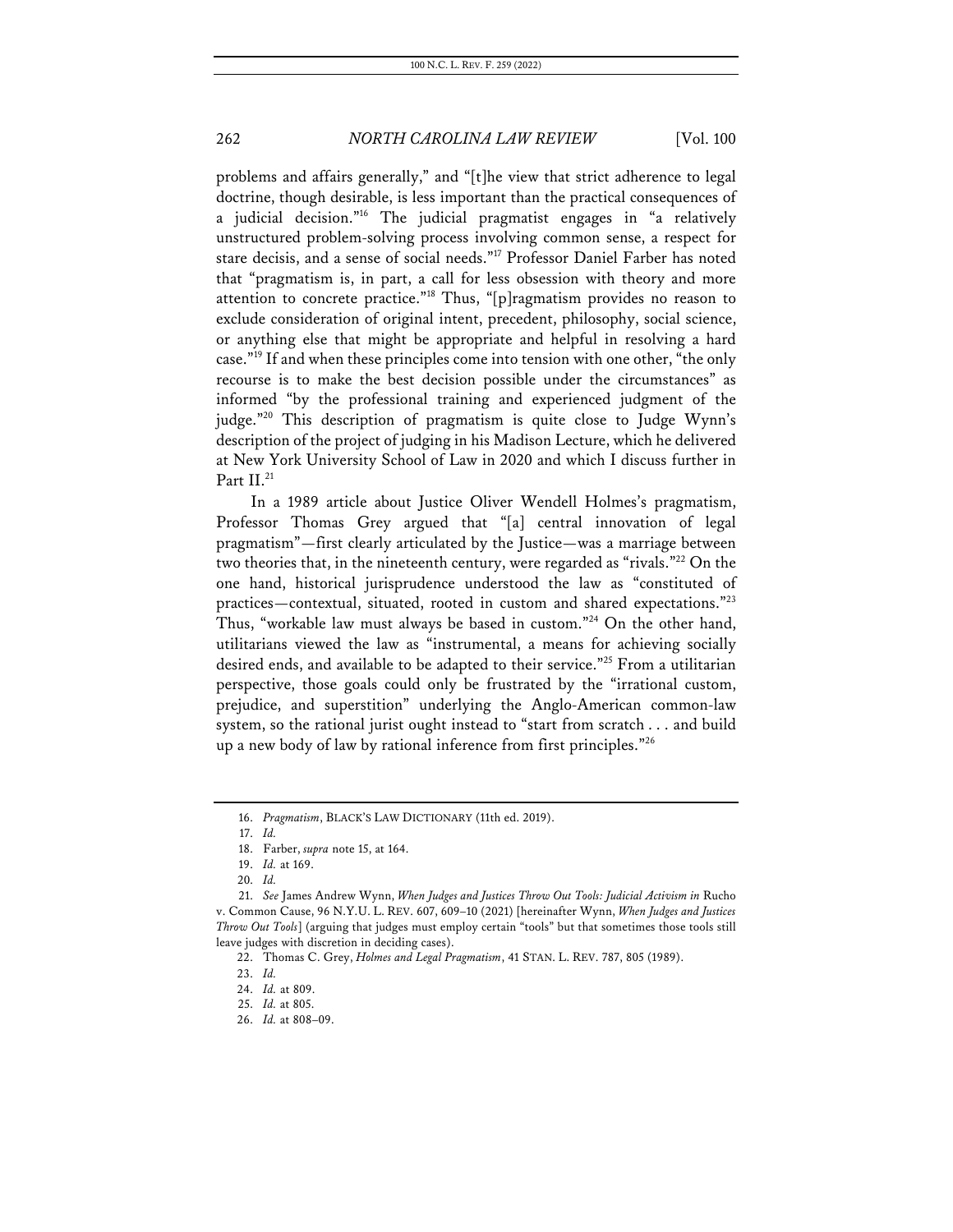In Professor Grey's telling, Justice Holmes found a way to bridge this divide, summarized in his maxim that "continuity with the past is no duty but only a necessity."27 There could be no "start[ing] from scratch" in devising legal principles because "there was no ground zero to set out from; the only starting point was where you actually found yourself," which was inevitably historically and culturally situated.<sup>28</sup> And indeed, pragmatists acknowledge some value in continuity.29 But even so, for pragmatists, custom—and the past as a general matter—ought not to be deified. As Professor Grey wrote, quoting Justice Holmes, "the discovery that new reasons have been invented to justify old practices that in fact survive merely by the force of social inertia should encourage lawyers to 'reconsider' and 'decide anew whether those reasons are satisfactory."<sup>30</sup> Thus, judicial pragmatists aim to understand the cultural and social moment in which the act of judging is performed in a way that is both backward- and forward-looking. They look back to understand the situation as it is, but also forward to understand the ramifications of their decisions and how they might be perceived in the future.

This emphasis on historical and cultural situatedness suggests a judge who is deeply connected to their community and its history.<sup>31</sup> And yet, at the same time, a hallmark of judicial pragmatism is declining to follow past practices when they become stale. At bottom, this view is based on what is perceived to be sensible. As Professor Steven Smith has noted, "it would seem irrational for an individual to choose to adhere to past practices when striking a new course would be more beneficial," and thus the same is true for communities.<sup>32</sup>

Judge Wynn's body of judicial work displays several markers of judicial pragmatism. His opinions tend to emphasize modern, scientific knowledge,

<sup>27.</sup> *Id.* at 809 (quoting OLIVER WENDELL HOLMES, *Law in Science and Science in Law*, *in*  COLLECTED LEGAL PAPERS 210, 211 (1920)).

<sup>28.</sup> *Id.*; *see also* Sullivan & Solove, *supra* note 12, at 688 (reviewing RICHARD A. POSNER, LAW, PRAGMATISM, AND DEMOCRACY (2003)) ("We do not get our ends from some a priori source; they emerge from experience. And our values originate not just from our own experience, but from collective social experience, which has a long history and is embodied in our current habits, customs, and traditions.").

<sup>29.</sup> *See* Smith, *supra* note 10, at 412–13 (collecting works from pragmatist scholars and arguing that pragmatism does rely on the past, both out of necessity and because it is "useful in promoting future goods").

<sup>30.</sup> Grey, *supra* note 22, at 811 (quoting OLIVER WENDELL HOLMES JR., THE COMMON LAW, at xvi (Harv. Univ. Press 2009) (1881)).

<sup>31.</sup> In this regard, Justice Holmes arguably failed to "adequately practic[e] the pragmatism he so eloquently preached." *Id.* at 788; *see also id.* at 845 (noting Justice Holmes's view of both facts and the people whose lives they affected as "sordid" (quoting OLIVER WENDELL HOLMES, *The Profession of the Law*, *in* COLLECTED LEGAL PAPERS 29, 29 (1920))); Farber, *supra* note 15, at 174. Professor Farber instead advances Justice Brandeis, whose penchant for facts is legendary, as the "paradigmatic pragmatist." *Id.*

<sup>32.</sup> Smith, *supra* note 10, at 419.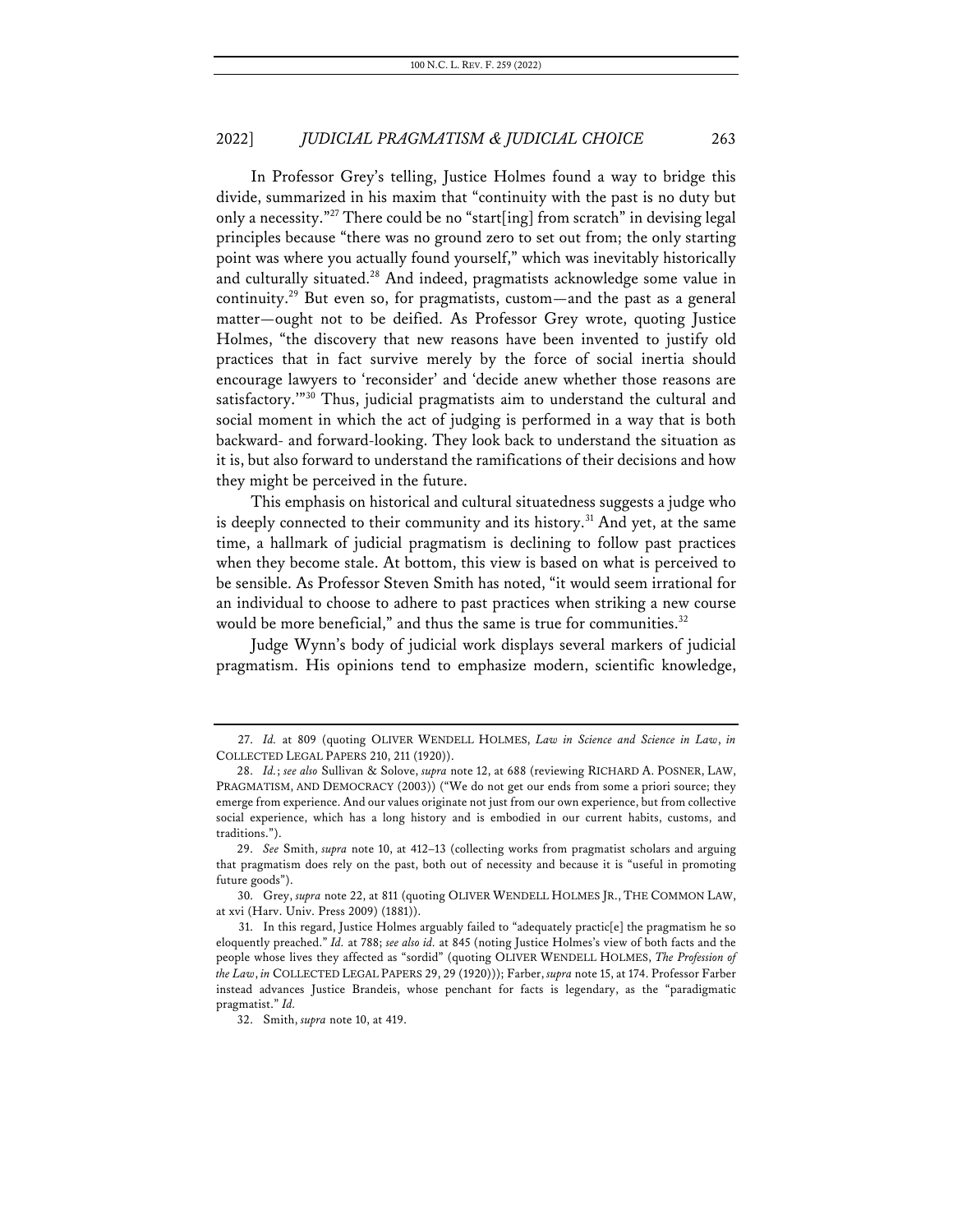such as his reliance in *Common Cause v. Rucho*<sup>33</sup> on statistical evidence in concluding that North Carolina's 2016 congressional districts were impermissible partisan gerrymanders. <sup>34</sup> A positive judicial view of such evidence is by no means a given. For example, during oral argument for *Gill v. Whitford*35—the 2018 partisan-gerrymandering case that foreshadowed the Supreme Court's reversal of Judge Wynn's decision in *Rucho* the following year<sup>36</sup>—Chief Justice John Roberts and Justice Stephen Breyer both labeled similar statistical gerrymandering evidence as "sociological gobbledygook."<sup>37</sup> While they likely meant to indicate only that the evidence was difficult to parse—Chief Justice Roberts readily conceded that this take on the evidence "may be simply [attributable to his] educational background"<sup>38</sup>—the statement is nevertheless suggestive of a skeptical orientation among some members of the judiciary toward at least some forms of empirical evidence.

Another marker of the influence of judicial pragmatism in Judge Wynn's opinions is his demonstrated concern for the judicial role in protecting marginalized communities and noting the historical treatment of those communities, thus situating the opinion in its historical context and considering the ramifications of the opinion for the future of American society. In a 2021 interview, for example, Judge Wynn discussed three recent cases in which he had written majority or concurring opinions and stated that the "common thread" between the cases was that they each involved individuals who were members of groups suffering from the effects of irrational but longstanding

<sup>33.</sup> 318 F. Supp. 3d 777 (M.D.N.C. 2018) (three-judge panel), *vacated and remanded*, 139 S. Ct. 2484 (2019).

<sup>34.</sup> *Id.* at 870–76; *see also* ABA Ctr. for Hum. Rts., *The Arc of the Moral Universe: A Conversation with Judge James A. Wynn*, YOUTUBE, at 29:20–29:30 (Mar. 25, 2021), https://www.youtube.com/watch ?v=olfKV2hs0rM&ab\_channel=ABAROLI%26CHR [https://perma.cc/U7ZN-7HAG] [hereinafter *The Arc of the Moral Universe*] (referring to modern scientific understandings of HIV in discussing *Roe v. Department of Defense*, 947 F.3d 207 (4th Cir. 2020)).

<sup>35.</sup> 138 S. Ct. 1916 (2018).

<sup>36.</sup> *See* Rucho v. Common Cause, 139 S. Ct. 2484, 2508 (2019).

<sup>37.</sup> Transcript of Oral Argument at 40–41, Gill v. Whitford, 138 S. Ct. 1916 (2018) (No. 16- 1161).

<sup>38.</sup> *Id.* at 40.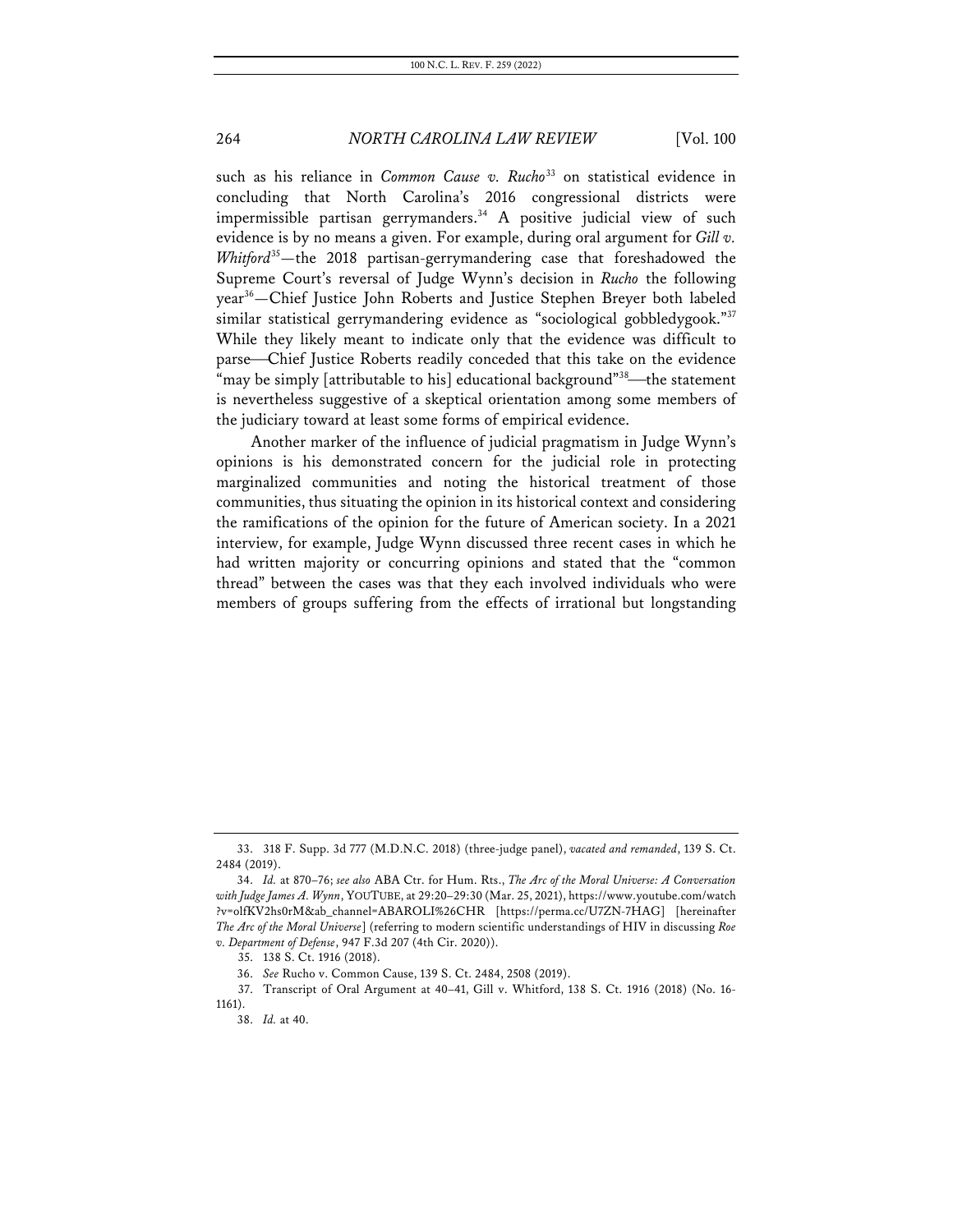prejudices.<sup>39</sup> In one of those cases, *Grimm v. Gloucester County School Board*,<sup>40</sup> Judge Wynn wrote that a school board's policy of forbidding transgender children from using bathrooms consistent with their gender identities was "indistinguishable from the sort of separate-but-equal treatment that is anathema under our jurisprudence"—a particularly poignant statement coming from Judge Wynn, who spent his childhood being educated in segregated schools and was one of only two African American students in his law school class.<sup>41</sup> In other words, the historical groundedness of Judge Wynn's opinions takes on a deeper resonance when one considers that the history of racial oppression and exclusion to which he sometimes refers in opinions is one with which he is personally and intimately familiar.<sup>42</sup>

Relatedly, Judge Wynn has noted that future citizens will be reading his opinions and that he does not want them to look back "with shame upon the words that I've written."43 Rather, he has expressed that his role is to follow the law as it is, but to occasionally write dissents speaking to what the law should be:

I believe that if you write [a dissenting] opinion, you write it well, and you are true to the law and your own sense of what is right, then who knows, maybe in the future that dissenting opinion will be followed. . . .

40. 972 F.3d 586.

<sup>39.</sup> *See The Arc of the Moral Universe*, *supra* note 34, at 27:20–30:20. The first of these cases, *Long v. Hooks*, involved "a Black man [who was] accused of raping a white woman [and was] tried in 1976 by an all-white jury." 972 F.3d 442, 471 (4th Cir. 2020) (en banc) (Wynn, J., concurring). Judge Wynn wrote a concurring opinion calling attention to these "historical facts," which he contended "len[t] gripping context to the egregious constitutional violations [under *Brady v. Maryland*, 373 U.S. 83 (1963), that lay] at the heart of th[e] case." *Long*, 972 F.3d at 471 (Wynn, J., concurring). The second case discussed in the interview was Judge Wynn's majority opinion in *Roe v. Department of Defense*, which involved two servicemen who "were discharged when the Air Force determined that their chronic but managed illness—HIV—ma[de] them unfit for military service." 947 F.3d at 212. Finally, Judge Wynn discussed his concurring opinion in *Grimm v. Gloucester County School Board*, 972 F.3d 586, 620–21 (4th Cir. 2020) (Wynn, J., concurring). That case is described more fully in the body of this Essay.

<sup>41.</sup> *Id.* at 620 (Wynn, J., concurring); *see The Arc of the Moral Universe*, *supra* note 34, at 42:35– 44:25, 57:00–57:03.

<sup>42.</sup> Judge Wynn's grandfather was born into slavery, James A. Wynn Jr., State v. Mann*: Judicial Choice or Judicial Duty?*, 87 N.C. L. REV. 991, 991 n.\*\* (2009) [hereinafter Wynn, *Judicial Choice*], and Judge Wynn himself was born "two months to the day" before *Brown v. Board of Education* was decided in 1954, *The Arc of the Moral Universe*, *supra* note 34, at 41:40–42:00 (Professor Michael Tigar speaking). He grew up living and working on his family's farm in eastern North Carolina, in a rural community that remained segregated well after *Brown*. Judge Wynn was educated at first in segregated schools and, as a teenager, lived through their desegregation. He remembers the community's support for and pride in the sit-ins taking place elsewhere in the state, and feeling a compulsion to pursue higher education in order to make good on the opportunities opened up by the efforts of civil rights leaders. *See The Arc of the Moral Universe*, *supra* note 34, at 42:00–52:05, 55:30–57:10; Buthe, *supra* note 4, at 14.

<sup>43.</sup> *The Arc of the Moral Universe*, *supra* note 34, at 30:55–31:05.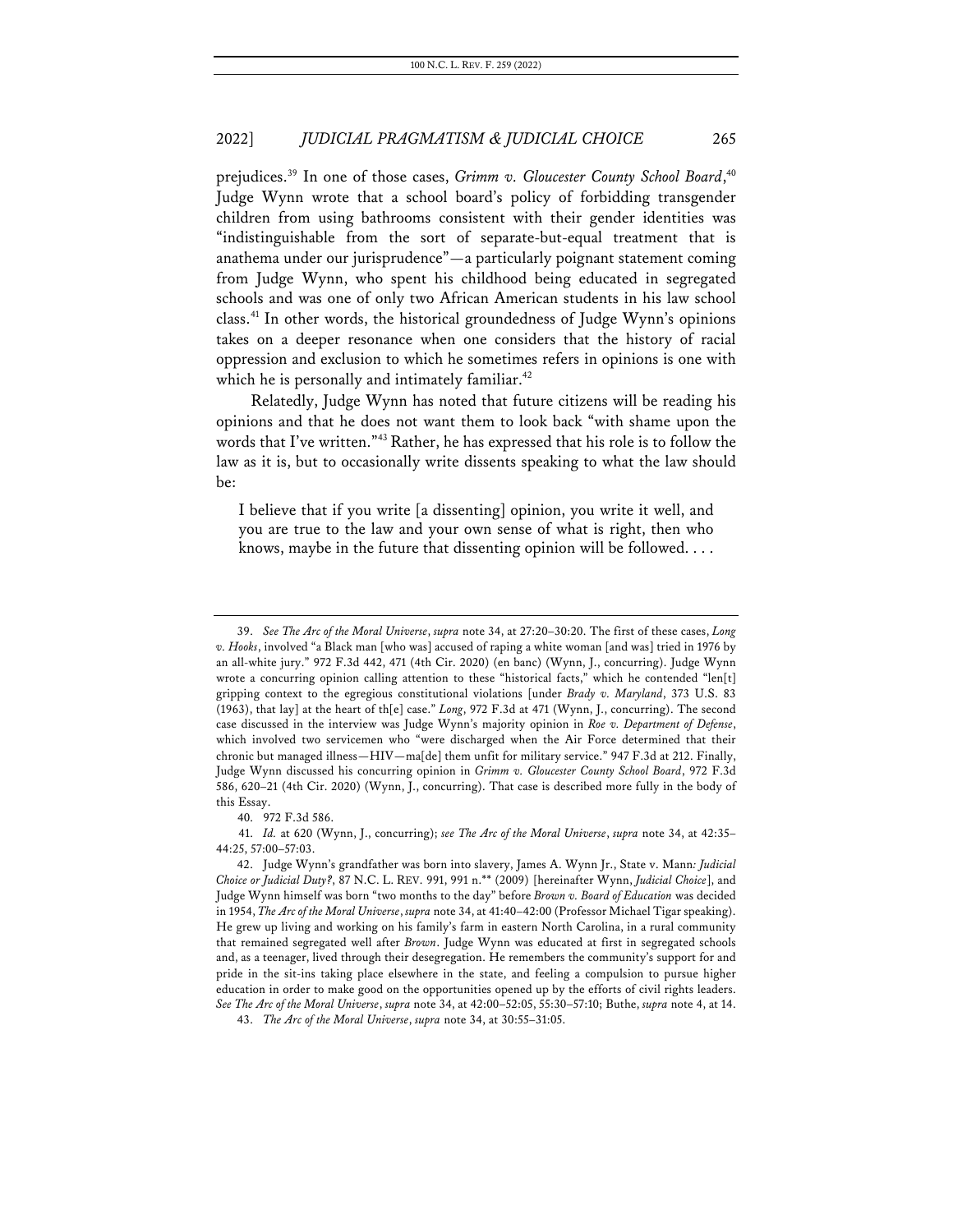My role as a judge is to do what I believe is right and to faithfully apply the law.44

Finally, Judge Wynn has made clear the admiration he holds for the work of attorneys like Charles Hamilton Houston, who he has described as "[p]erhaps the greatest sociological engineer of the twentieth century."45 Houston is representative of the idea of sociological jurisprudence, a legal movement that was extremely influential in the first half of the twentieth century<sup>46</sup> and which Roscoe Pound "frequently described . . . as the application of pragmatism to law."<sup>47</sup> The sociological-jurisprudence movement emerged as a response to formalist views of judges as mere discoverers of law, seeing judging instead as an active practice involving application of principles derived from "moral philosophy, history, and a societal consensus."48 It held particular appeal for civil rights attorneys like Houston because the "racial caste system produced a concomitant lack of black political efficacy," meaning appeals to the political branches to eliminate Jim Crow laws were a nonstarter.<sup>49</sup> Instead, Houston and his peers used the courts strategically to undermine the logic of Jim Crow and, ultimately, of *Plessy v. Ferguson*. <sup>50</sup> By using sociological jurisprudence to craft the legal charge that ultimately led to *Brown v. Board of Education*, <sup>51</sup> Houston became "the chief architect of the legal assault on Jim Crow laws."52 Sociological jurisprudence complements judicial pragmatism: both are concerned with the role of the judge in history and with the application of moral principles to the law. For these reasons, it is my view that Judge Wynn can fairly be described as a judicial pragmatist.

<sup>44.</sup> The Honorable David R. Stras, the Honorable Diane S. Sykes & the Honorable James A. Wynn Jr., *Panel Discussion: Judges' Perspectives on Law Clerk Hiring, Utilization, and Influence*, 98 MARQ. L. REV. 441, 446 (2014) (quoting Judge Wynn); *cf.* James A. Wynn Jr., *As a Judge, I Have To Follow the Supreme Court. It Should Fix This Mistake*, WASH. POST (June 12, 2020), https://www. washingtonpost.com/opinions/2020/06/12/judge-i-have-follow-supreme-court-it-should-fix-this-mis take/ [https://perma.cc/42BV-AWEF (dark archive)] (arguing that "[e]liminating the defense of qualified immunity would improve our administration of justice and promote the public's confidence and trust in the integrity of the judicial system," while noting that he must continue to apply the doctrine of qualified immunity "because judges apply the law as it is, not as they believe it should be").

<sup>45.</sup> James A. Wynn Jr. & Eli Paul Mazur, *Ground to Stand On: Charles Hamilton Houston's Legal Foundation for Dr. King*, N.C. ST. BAR J. 6, 6 (2004).

<sup>46.</sup> Brian Z. Tamanaha, *Sociological Jurisprudence Past and Present*, 45 LAW & SOC. INQUIRY 493, 493 (2020).

<sup>47.</sup> David M. Rabban, *Free Speech in Progressive Social Thought*, 74 TEX. L. REV. 951, 989 (1996) (citing Roscoe Pound, *Liberty of Contract*, 18 YALE L.J. 454, 464 (1909)).

<sup>48.</sup> RONALD D. ROTUNDA, JOHN E. NOWAK, VIKRAM D. AMAR, AKHIL REED AMAR & STEVE G. CALABRESI, TREATISE ON CONSTITUTIONAL LAW § 23.3 (5th ed. 2021).

<sup>49.</sup> Roger A. Fairfax, Jr., *Wielding the Double-Edged Sword: Charles Hamilton Houston and Judicial Activism in the Age of Legal Realism*, 14 HARV. BLACKLETTER L.J. 17, 37 (1998).

<sup>50.</sup> 163 U.S. 537 (1896); Fairfax, *supra* note 49, at 37–40, 43.

<sup>51.</sup> 347 U.S. 483 (1954).

<sup>52.</sup> Fairfax, *supra* note 49, at 18.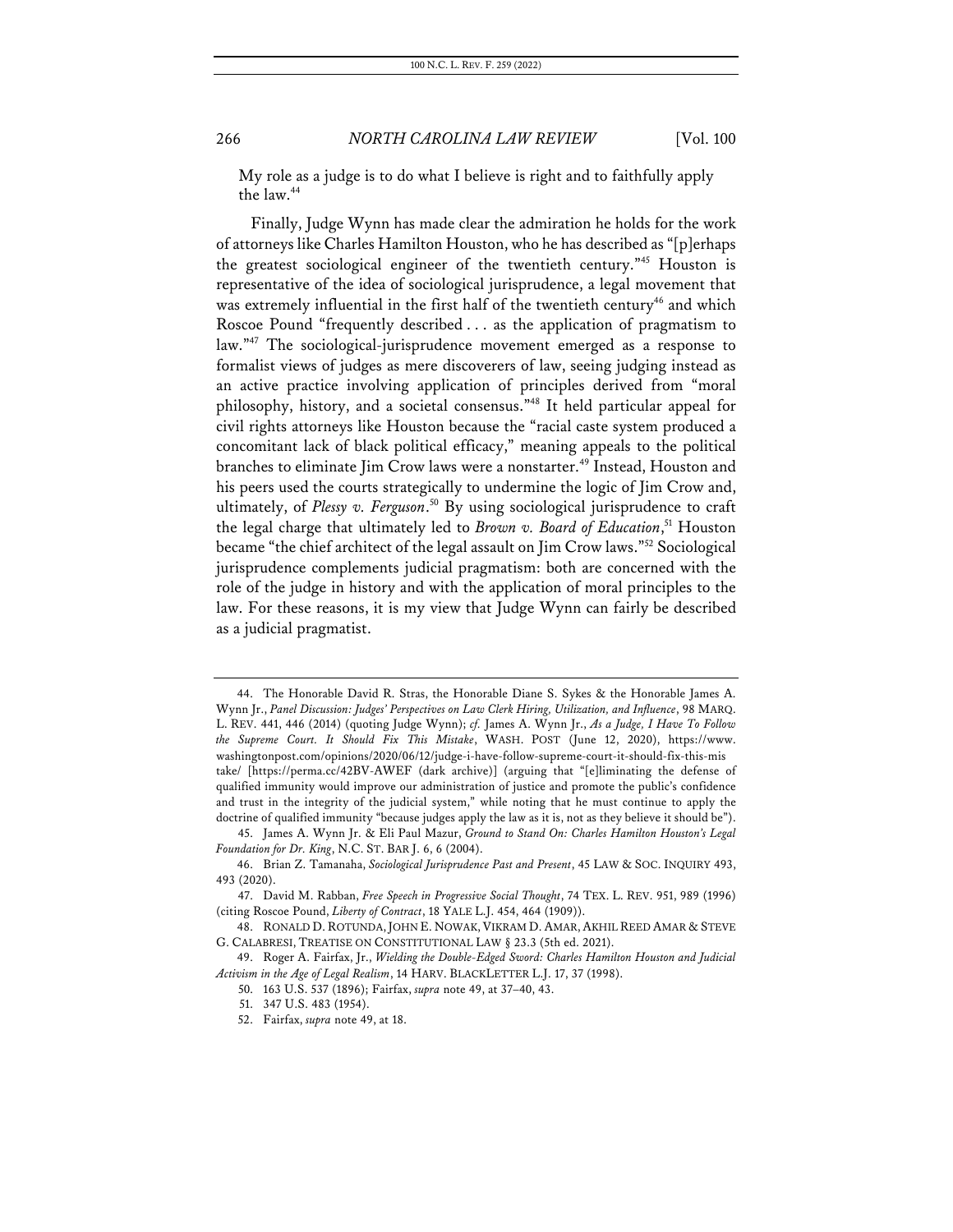Importantly, such pragmatism is not without limitations. In his Madison Lecture, Judge Wynn argued that judges are constrained by certain "tool[s]" and that judicial activism arises when judges discard those tools.<sup>53</sup> Judicial tools include "faithfully follow[ing] controlling precedent; decid[ing] only those issues that are raised by the parties; and treat[ing] similarly situated parties the same way."<sup>54</sup> Similarly, Professor Farber has argued that Justice Louis Brandeis represents "a compelling counterexample" for "those who fear that pragmatism is incompatible with respect for the conventional legal process" because Justice Brandeis married "strong views about social reform" and a tendency "to bring unconventional and 'nonlegal' material into his opinions" with "sensitivity to the limits of the judicial function" and "excellence in judicial craftmanship."55 Even Judge Richard Posner—who has put forth a vision of judicial pragmatism that gives judges a particularly robust role vis-à-vis the parties and the other branches of government<sup>56</sup>—has noted that

[t]he pragmatic judge is a *constrained* pragmatist. He is boxed in, as other judges are, by norms that require of judges impartiality, awareness of the importance of the law's being predictable enough to guide the behavior of those subject to it (including judges!), and a due regard for the integrity of the written word in contracts and statutes.<sup>57</sup>

Ultimately, Judge Wynn has explained that his "job is to make an informed judicial choice" after narrowing the issues down to the point where law—that is, the "tools" of the judicial trade—supports both sides of the dispute.<sup>58</sup> Precisely what Judge Wynn means by "judicial choice" is the topic of Part II of this Essay.

57. RICHARD A. POSNER, HOW JUDGES THINK 13 (2008). Judge Posner has at other times, however, described a much less constrained version of judicial pragmatism. *E.g.*, Adam Liptak, *An Exit Interview with Richard Posner, Judicial Provocateur*, N.Y. TIMES (Sept. 11, 2017), https://www.nytimes. com/2017/09/11/us/politic/judge-richard-posner-retirement.html [http://perma.cc/9SXS-CQ8D (dark archive)] (quoting Judge Posner as describing his brand of judicial pragmatism as leading him to give "very little attention to legal rules, statutes, [or] constitutional provisions" and to see binding precedents as "often extremely easy to get around"). That form of pragmatism would be "activist" under Judge Wynn's definition. Wynn, *When Judges and Justices Throw Out Tools, supra* note 21, at 645– 46 (noting, among other principles, that "courts should faithfully follow controlling precedent").

58. The Honorable David R. Stras et al., *supra* note 31, at 452 (quoting Judge Wynn); *see also The Arc of the Moral Universe*, *supra* note 34, at 1:06:23–1:06:55.

<sup>53.</sup> Wynn, *When Judges and Justices Throw Out Tools*, *supra* note 21, at 609.

<sup>54.</sup> *Id.* at 645 (footnote omitted); *see also The Arc of the Moral Universe*, *supra* note 34, at 33:40– 33:45 (Judge Wynn noting his view that "rules and procedures" must be "applied . . . equally").

<sup>55.</sup> Farber, *supra* note 15, at 178.

<sup>56.</sup> *E.g.*, Posner, *The Rise and Fall of Judicial Self-Restraint*, *supra* note 10, at 554–55 (arguing that "[l]egalists like Justice [Antonin] Scalia plow new constitutional ground in the belief that they have the key to understanding what the Constitution 'really' means" and that "[p]ragmatists don't deceive themselves in that manner, but on occasion, and sometimes rather frequently, they plow new constitutional ground anyway, by acknowledging and embracing the role of occasional legislator").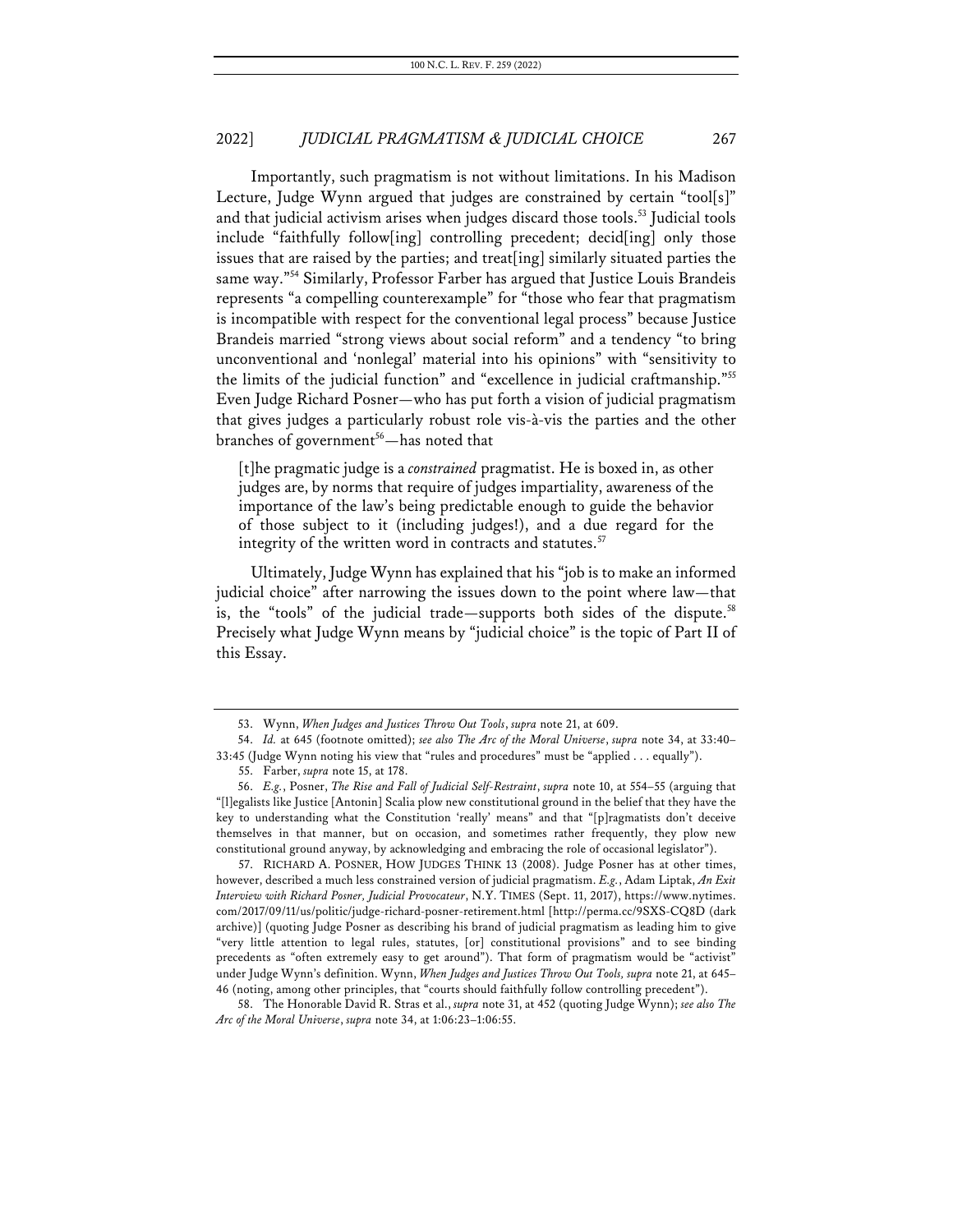#### II. JUDICIAL CHOICE

Around the year 1830, census records report that roughly one-third of the hundreds of thousands of residents of North Carolina were held in bondage through chattel slavery.59 Though the institution of slavery would endure in the United States for several more decades, it was already thoroughly under attack by abolitionists both within and outside the country.<sup>60</sup> Indeed,

[s]everal legal scholars have . . . posited that the unrelenting march and progression of the law—the precedents being set every day by judges in courts around the country—made slavery, and the position that African American men and women were mere property rather than sentient beings, increasingly untenable and unlikely to be sustained.<sup>61</sup>

Nevertheless, in 1829, the Supreme Court of North Carolina handed a decisive legal victory to slavery and its profiteers. The opinion, *State v. Mann*, was authored by Judge Thomas Ruffin, himself a slaveowner who "was regarded even by his contemporaries as particularly brutal in his ownership of slaves."<sup>62</sup> *Mann* remains "perhaps [his] best-known opinion, both for its impact on the law of slavery at the time and its cold treatment of the slave as mere property with 'no will of his own' and 'no appeal from his master' to the courts."<sup>63</sup>

*Mann* was a criminal appeal brought from the conviction of defendant John Mann, the "leaseholder" of an enslaved woman named Lydia, for assault and battery upon her.<sup>64</sup> Lydia had fled from the defendant's "brutal whipping."<sup>65</sup> He demanded she stop her flight; when she did not, he shot her in the back, wounding her.<sup>66</sup> The trial court instructed the jury to return a guilty verdict if it concluded that "the punishment inflicted by the defendant was cruel and

64. Muller, *supra* note 63, at 772.

<sup>59.</sup> *Nineteenth-Century North Carolina Timeline*, N.C. MUSEUM HIST., https://www.ncmuseumof history.org/learning/educators/timelines/nineteenth-century-north-carolina-timeline [http://perma.cc /8UU7-RRAN] (reporting North Carolina's 1830 census data as recording a total population of 737,987 and an enslaved population of 245,601).

<sup>60.</sup> *See, e.g.*, *Abolitionism*, ENCYC. BRITANNICA (Sept. 13, 2021), https://www.britannica.com/ topic/abolitionism-European-and-American-social-movement [https://perma.cc/VS37-MLCL].

<sup>61.</sup> Wynn, *Judicial Choice*, *supra* note 42, at 992.

<sup>62.</sup> Press Release, N.C. Jud. Branch, Supreme Court To Remove Portrait of Chief Justice Thomas Ruffin from Its Courtroom (Dec. 22, 2020), https://www.nccourts.gov/news/tag/pressrelease/supreme-court-to-remove-portrait-of-chief-justice-thomas-ruffin-from-its-courtroom [https:// perma.cc/9BR6-KSV2] [hereinafter Supreme Court To Remove Portrait of Chief Justice Thomas Ruffin].

<sup>63.</sup> Wynn, *Judicial Choice*, *supra* note 42, at 993 (quoting State v. Mann, 13 N.C. (2 Dev.) 263, 266–67 (1829)); *see also* Eric L. Muller, *Judging Thomas Ruffin and the Hindsight Defense*, 87 N.C. L. REV. 757, 761–62 (2009) (describing *Mann* as "perhaps the coldest and starkest defense of the physical violence inherent in slavery that ever appeared in an American judicial opinion").

<sup>65.</sup> Supreme Court To Remove Portrait of Chief Justice Thomas Ruffin, *supra* note 62. The *Mann* introduction euphemistically refers to this whipping as "chastise[ment]." *Mann*, 13 N.C. (2 Dev.) at 263.

<sup>66.</sup> *Mann*, 13 N.C. (2 Dev.) at 263.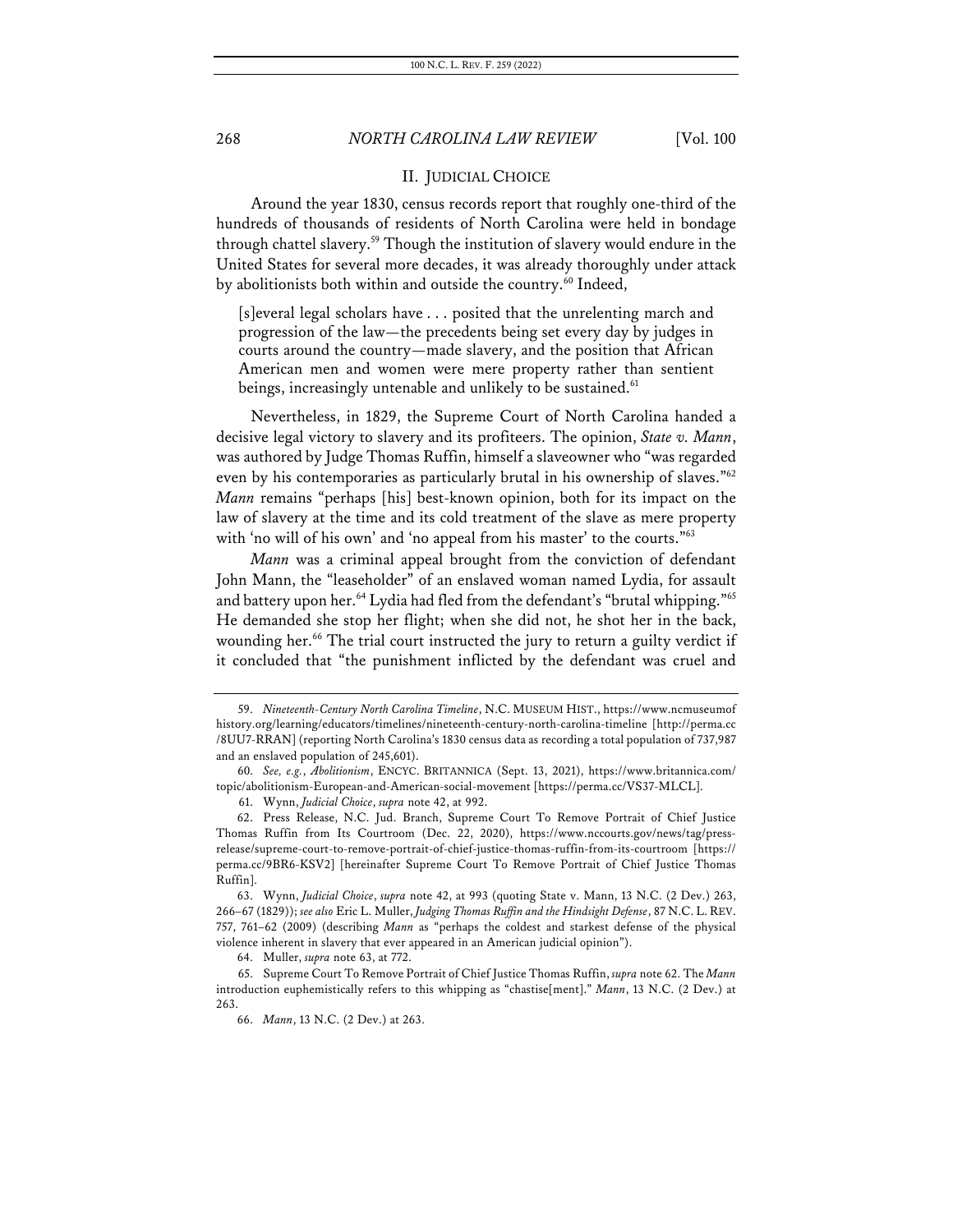unwarrantable, and disproportionate to the offense committed by [Lydia]."<sup>67</sup> The jury did so.<sup>68</sup> But the Supreme Court of North Carolina reversed that verdict unanimously, suggesting that its "hands were tied: regardless of 'the feelings of the man[,] . . . the duty of the magistrate' meant that [the court] could not 'avoid any responsibility which the laws impose[d].'"<sup>69</sup> Indeed, Judge Ruffin wrote that it would be "*criminal*" for the court to do so.<sup>70</sup> And he frankly acknowledged that the obedience of the enslaved population could be procured "only [with] uncontrolled authority over the body"—that is, that "[t]he power of the master must be absolute, to render the submission of the slave perfect."<sup>71</sup> Accordingly, the court "[could] not allow the right of the master to be brought into discussion in the Courts of Justice."72

Writing one hundred and eighty years later, Judge Wynn critiqued this indisputably "unconscionable" decision in an essay published in this Law Review.<sup>73</sup> He did so not only with the benefit of nearly two centuries of reflection; he also evaluated the extent to which *Mann* rested on "flawed" legal reasoning in its own time.<sup>74</sup> Judge Wynn concluded that even the legal framework in existence in 1829 did not compel the result. In other words, Judge Ruffin was wrong to claim that he had no choice—that it was his *duty* to overturn the jury's conviction of Mann for using deadly force against Lydia. Faced with multiple legally justifiable options, Judge Ruffin and his colleagues *chose* the path that cut off criminal sanctions for violence against enslaved persons by their "owners," even while purporting to acknowledge that enslaved individuals were "part[] of [their] people."75

Judge Wynn pointed out that an earlier case, *State v. Hale*, <sup>76</sup> had concluded that battery by a stranger against a slave *was* an indictable offense.77 The

70. *Mann*, 13 N.C. (2 Dev.) at 264 (emphasis added).

74. *Id.*; *accord* Sally Greene, State v. Mann *Exhumed*, 87 N.C. L. REV. 701, 706 (2009) (arguing "that neither facts nor precedent appear to have dictated the reversal" in *Mann*).

77. Wynn, *Judicial Choice*, *supra* note 42, at 995 (citing *Hale*, 9 N.C. (2 Hawks) at 586).

<sup>67.</sup> *Id.*

<sup>68.</sup> *Id.*

<sup>69.</sup> Wynn, *Judicial Choice*, *supra* note 42, at 994 (quoting *Mann*, 13 N.C. (2 Dev.) at 264). Judge Ruffin's purported hand-wringing in this case—his claim that he "[could] not but lament" "[t]he struggle" in his "breast" regarding the outcome of the case, *Mann*, 13 N.C. (2 Dev.) at 264—should be taken with more than a grain of salt. Judge Ruffin "was an active participant in the slave trade, and a slave owner himself, with a documented record of cruelty that stood out as egregious even in its time." ADVISORY COMM'N ON PORTRAITS, REPORT AND RECOMMENDATION TO THE SUPREME COURT OF NORTH CAROLINA 6 (Dec. 14, 2020), https://www.nccourts.gov/assets/inline-files/Advisory-Commission-on-Portraits-Report-and-Recommendation-web.pdf [https://perma.cc/ELQ6-6TT7]; *see*  Muller, *supra* note 63 (collecting historical evidence documenting Judge Ruffin's cruelty as well as his significant financial stake in the institution of slavery).

<sup>71.</sup> *Id.* at 266.

<sup>72.</sup> *Id.* at 267.

<sup>73.</sup> Wynn, *Judicial Choice*, *supra* note 42, at 991–92.

<sup>75.</sup> *Mann*, 13 N.C. (2 Dev.) at 267.

<sup>76.</sup> 9 N.C. (2 Hawks) 582 (1823).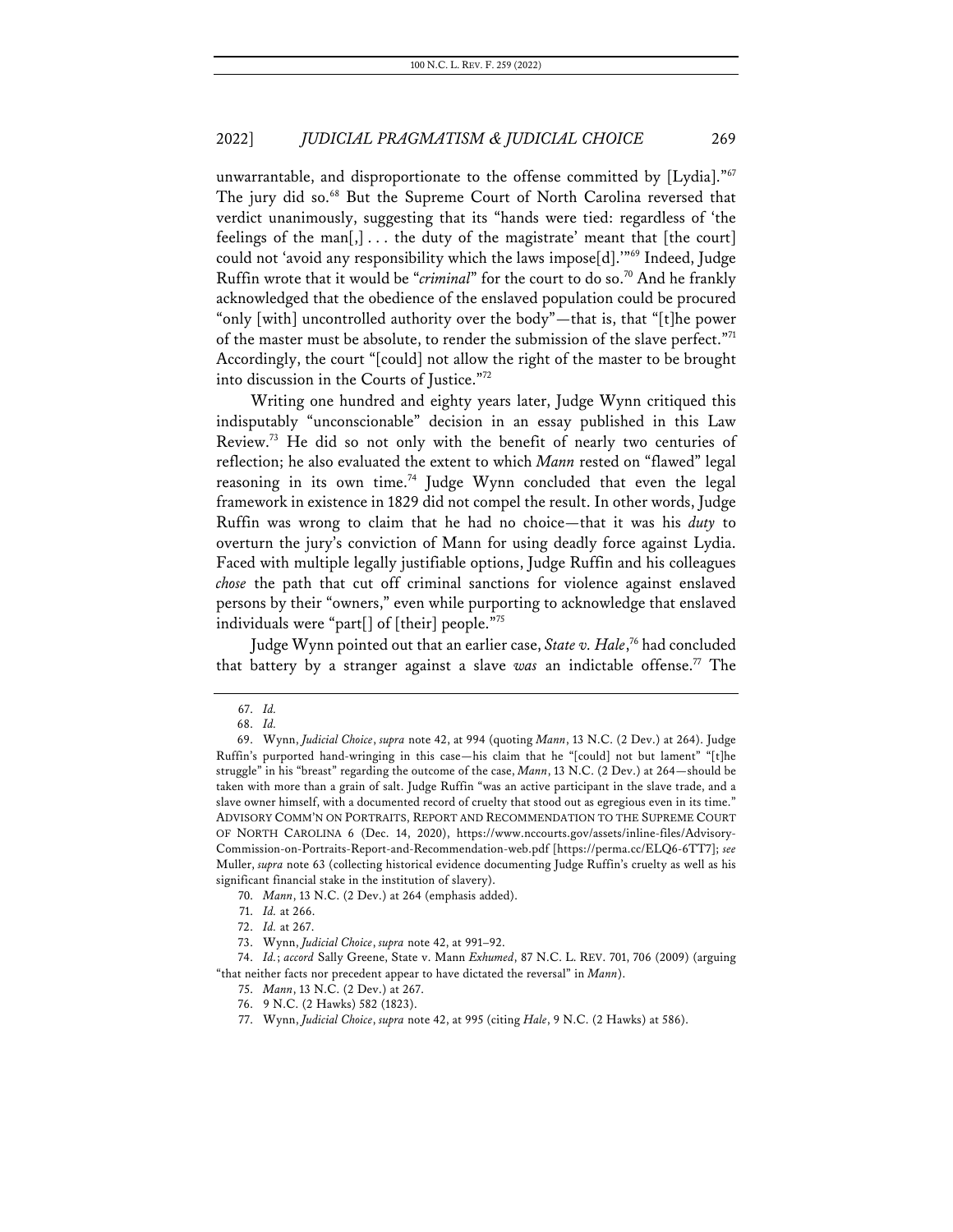prosecutor cited *Hale*, and Judge Ruffin acknowledged that precedent but distinguished *Mann* on the facts.<sup>78</sup> But he did not have to do so; in Judge Wynn's words, "The *Hale* court employed language that Judge Ruffin could have seized upon to reach a different outcome in *Mann*, by focusing on the behavior of the perpetrator, rather than the identity of the victim."79

Further, Judge Wynn pointed out that a statute limiting even "the owner's 'full dominion' over the slave was enacted twelve years before *Mann* and expressly provided that the killing of a slave by any person was a homicide, as at common law."80 Yet, by reversing Mann's conviction, Judge Ruffin "made the judicial choice to arrest that erosion" of the legal underpinnings of slavery.<sup>81</sup>

To drive the point home, Judge Wynn authored and appended to his essay an imagined dissent from the majority in *Mann*. He did so to demonstrate "how a judge with a different judicial philosophy might have employed" *Hale*, "and thus, the common law existing at the time in North Carolina, including the ongoing existence of slavery as an institution," to disagree with "the result Judge Ruffin claim[ed] he was 'compelled' to reach."82 Judge Wynn's dissent emphasized the purpose of criminal law—"to protect not only individual citizens but also the fabric of our society as a whole"—and the corresponding statement in *Hale* that "a human being, although the subject of property, should be so far protected as the public might be injured through him."83 It also noted that the North Carolina General Assembly had criminalized the killing of a slave. The dissent concluded that "depraved indifference toward human life and cruel and deliberately barbarous actions that reflect such an attitude—will not be tolerated in our society, and certainly not by our courts and common law."84

The state of the law in 1829 is difficult to stomach. And Judge Wynn made clear that he was under no illusions about what a majority opinion that took the view of his proposed dissent would have accomplished—at most, it may have "moved society . . . one small step forward in its treatment of slaves."85 But by evaluating the law of North Carolina in 1829 on its own terms, Judge Wynn made a powerful point: Judge Ruffin and his colleagues were in no way required to overturn the verdict of twelve white men convicting one of their own for

<sup>78.</sup> *Mann*, 13 N.C. (2 Dev.) at 263–64.

<sup>79.</sup> Wynn, *Judicial Choice*, *supra* note 42, at 995.

<sup>80.</sup> *Id.* at 996 n.29 (citing Act of 1817, ch. 18, 1817 N.C. Pub. Laws 18, 18–19 (providing that "the offence of Killing a Slave shall hereafter be denominated and considered homicide, and shall partake of the same degree of guilt when accompanied with the like circumstances that homicide now does at common law")).

<sup>81.</sup> *Id.* at 996.

<sup>82.</sup> *Id.*

<sup>83.</sup> *Id.* at 1004 (quoting State v. Hale, 9 N.C. (2 Hawks) 582, 585 (1823)).

<sup>84.</sup> *Id.* at 1005.

<sup>85.</sup> *Id.* at 999.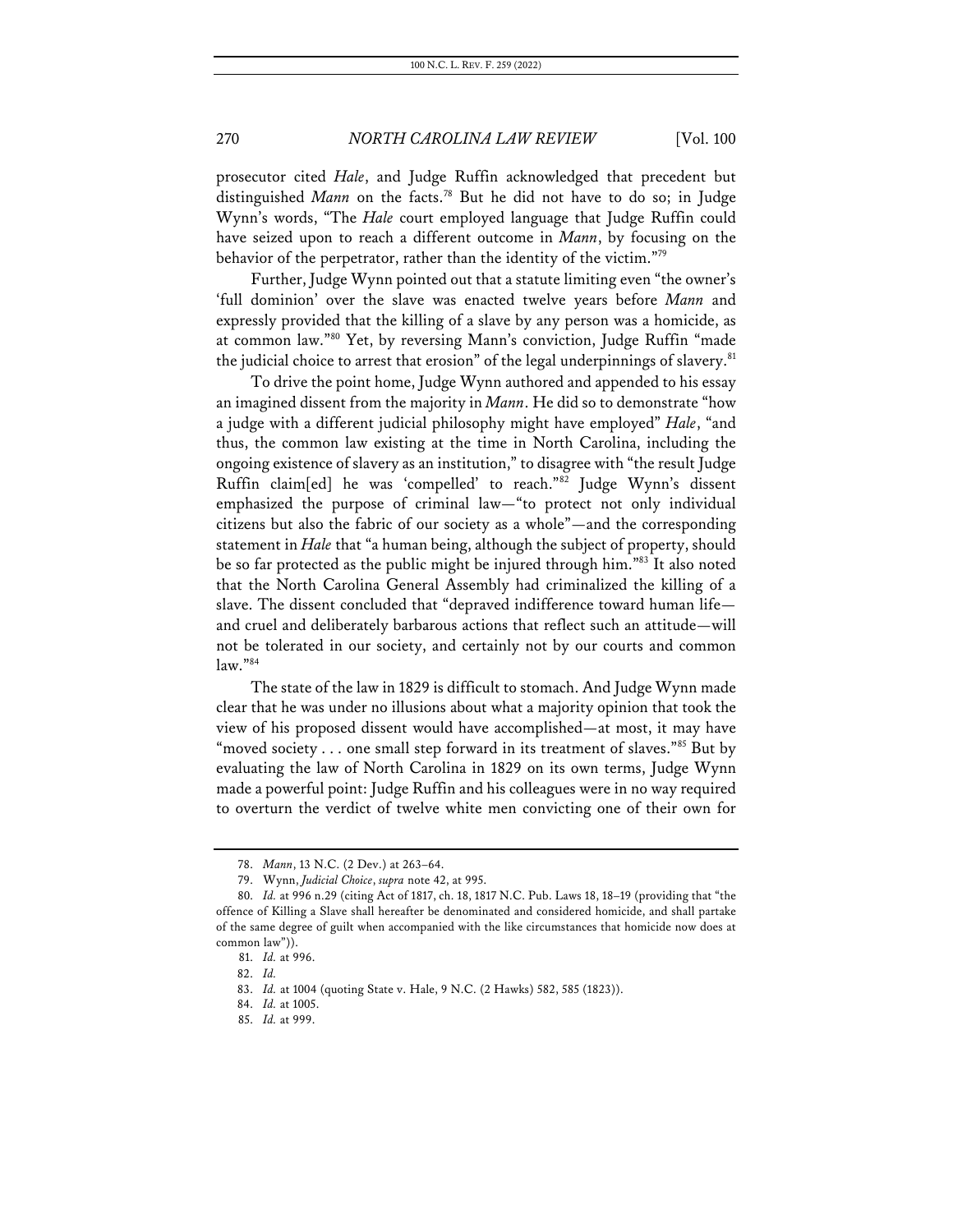shooting an enslaved woman in the back as she fled.<sup>86</sup> They made a choice to do so.

Judge Wynn authored his critique of *Mann*, a common-law case, while serving on the North Carolina Court of Appeals, a common-law court. And the common law arguably gives judges a particularly strong ability to exercise choice. But, even after his appointment to the federal bench, Judge Wynn has continued to emphasize the distinction between cases where judges are truly *bound* to reach a certain outcome and those where they must exercise discretion—that is, where they must make a judicial choice.

Judge Wynn explored this theme in his Madison Lecture.<sup>87</sup> As discussed above, the lecture focused on Judge Wynn's definition of judicial activism, which he defines as "when [a] court or judge eschews the use of a judicial decisional tool traditionally employed to adjudicate that type of case," especially when they do so without being transparent about that decision.<sup>88</sup> But in putting forth that definition, Judge Wynn acknowledged that "there necessarily are times when judges must rely on their own policy preferences to decide a case."<sup>89</sup> While he did not use the phrase "judicial choice," the idea was the same: judges are obligated to use the "tools" applicable to the case at hand, or at least to explain why they are not using those tools.<sup>90</sup> But, once all tools are exhausted, the judge will have narrowed in on the judicial choice confronting him or her: in Justice Benjamin Cardozo's words, "Wide enough in all conscience is the field of discretion that remains."91 The discretion inherent in judging makes clear the importance of judicial tools that *cabin* discretion, but, in many cases, that discretion—the "judicial choice"—remains.

<sup>86.</sup> While Mann's conviction is no doubt noteworthy, scholar Sally Greene has persuasively argued that it is not as surprising as we might think. Greene, *supra* note 74, at 722 n.99, 726 n.121. The jurors were likely made up of slave "*owners*," not "leaseholders" like Mann, and therefore were more sympathetic to the position of Lydia's "owner," whose guardian swore out the bill of indictment against Mann. *See id.* at 705 ("Understanding that hirers lacked the self-interest in a slave's welfare that came as a function of ownership, [landed slaveowners] depended on the law to sanction the punishment of those who abused the privilege. The conviction of John Mann for a battery upon a hired slave was the right result from the standpoint of the very class to which Ruffin belonged."). Greene argues that, despite these facts, Judge Ruffin's personal stake in the institution of slavery led him to seek to strengthen that institution by widening the class of people "with an unqualified right of discipline over slaves." *Id.* at 748; *see* State v. Mann, 13 N.C. (2 Dev.) 263, 264 (1829) (claiming that the court was "compelled to express an opinion upon the extent of the dominion of the master over the slave in North Carolina"). Yet this strategy arguably backfired, as *Mann*'s "shockingly frank depiction of slavery's dependency on the 'absolute' physical power of one body over another became a rallying cry against the entire institution" among abolitionists. Greene, *supra* note 74, at 752.

<sup>87.</sup> Wynn, *When Judges and Justices Throw Out Tools*, *supra* note 21.

<sup>88.</sup> *Id.* at 609.

<sup>89.</sup> *Id.* at 610.

<sup>90.</sup> *Id.* at 629.

<sup>91.</sup> Id. at 608 (quoting BENJAMIN N. CARDOZO, THE NATURE OF THE JUDICIAL PROCESS 141 (1921)).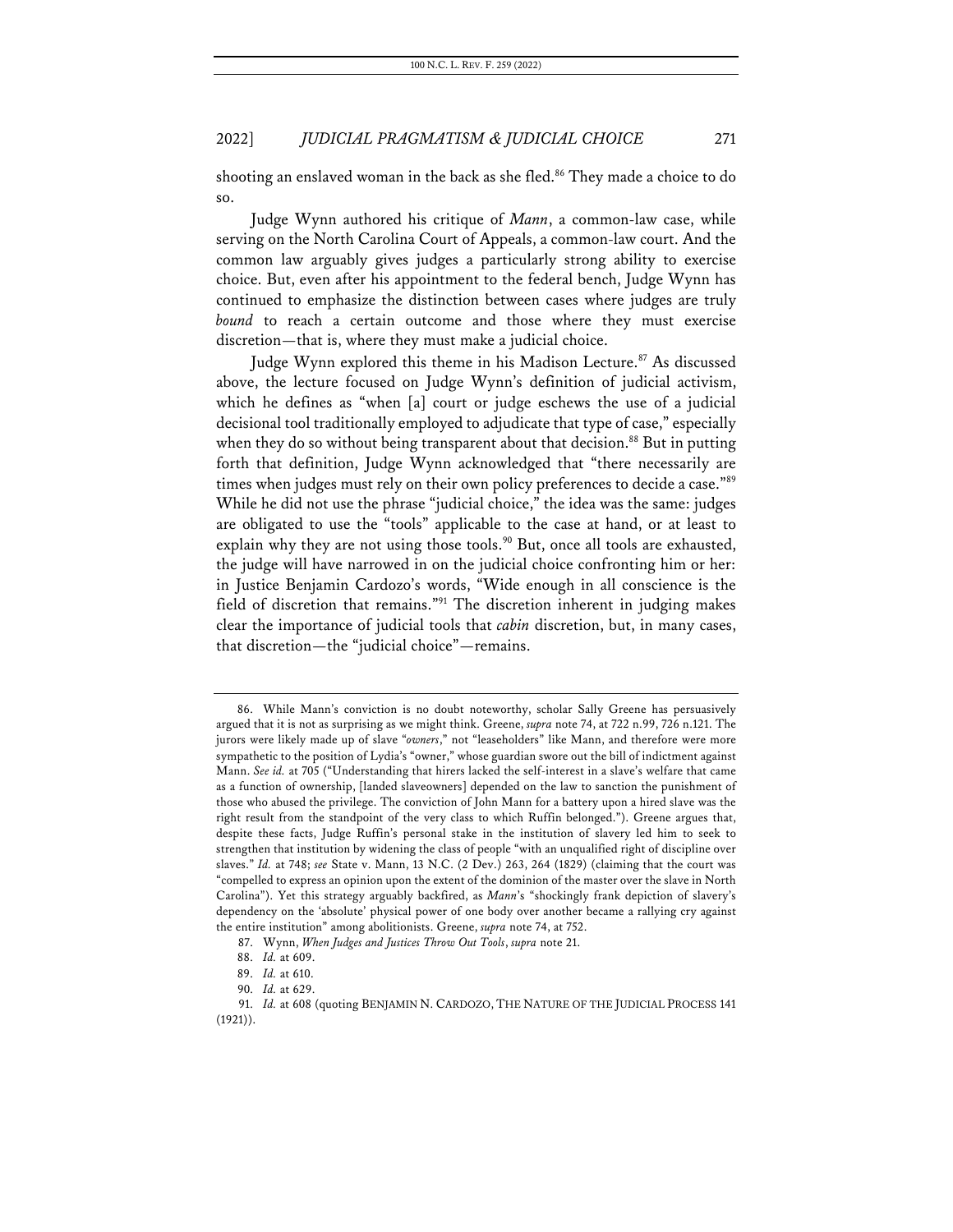Certainly, there can be no dispute that the vast majority of cases can be resolved without the need to make a judicial choice—they are "instances where the law is explicit, black-lettered, and judges are left with little discretion."92 Yet, as Judge Wynn put it in his 2002 E. Harold Hallows Fellow Lecture at Marquette University Law School, "the most important cases consistently involve issues in which the law supports both sides of a controversy."93 In those cases, judges are faced with a "judicial choice" and must rely on their experiences on and off the bench to reach a just result.<sup>94</sup>

Nearly a century ago, former Fifth Circuit Judge Joseph Hutcheson Jr. explained an arguably similar concept, which he termed the judicial "hunch":

[W]hen the case is difficult or involved, and turns upon a hairsbreadth of law or of fact . . . , I, after canvassing all the available material at my command, and duly cogitating upon it, give my imagination play, and brooding over the cause, wait for the feeling, the hunch—that intuitive flash of understanding which makes the jump-spark connection between question and decision, and at the point where the path is darkest for the judicial feet, sheds its light along the way.<sup>95</sup>

93. Wynn, *Judging the Judges*, *supra* note 92, at 760.

94. *Cf.* James Andrew Wynn Jr. & Eli Paul Mazur, *Judicial Diversity: Where Independence and Accountability Meet*, 67 ALB. L. REV. 775, 775, 783 (2004) [hereinafter Wynn & Mazur, *Judicial Diversity*] (arguing that because judges must rely on life experiences in making decisions, a diverse judiciary is crucial).

95. Joseph C. Hutcheson Jr., *The Judgment Intuitive: The Function of the Hunch in Judicial Decision*, 14 CORNELL L.Q. 274, 278 (1929). Professor Mark Modak-Truran has justified Judge Hutcheson's judicial "hunch" through reference to James's pragmatic philosophy, although he is careful to note that he does not claim Judge Hutcheson himself was a *judicial* pragmatist. *See* Mark Modak-Truran, *A Pragmatic Justification of the Judicial Hunch*, 35 U. RICH. L. REV. 55, 58, 68, 80 (2001) (noting that "the idea that judges should decide cases based on hunches must be given an adequate epistemological justification" and arguing that "William James's pragmatism provides a compelling epistemological justification for the hunch theory of judicial decision making and saves the hunch from arbitrariness," while noting that James's pragmatism would give a "second disciplining pragmatic condition" that "is absent from Hutcheson's account," namely, that subsequent to the hunch-based decision, "we must use

<sup>92.</sup> James Andrew Wynn Jr., *Judging the Judges*, 86 MARQ. L. REV. 753, 756, 760 (2003) [hereinafter Wynn, *Judging the Judges*]. Nationally across federal courts of appeals, roughly two-thirds of written decisions are unsigned, per curiam opinions. *U.S. Court of Appeals - Judicial Caseload Profile*, U.S. CTS. (Dec. 31, 2020), https://www.uscourts.gov/sites/default/files/data\_tables/fcms\_na\_appp rofile1231.2020.pdf [https://perma.cc/J8CQ-4PAL]. While per curiam opinions can include concurrences and dissents and may consider difficult questions, because they are frequently reserved for straightforward cases where little analysis is needed, they are a useful proxy for the relative ease of cases. *See* 21 C.J.S. *Courts* § 232 (2021). Another such indicator is that "[m]ore than 80 percent of federal appeals are decided solely on the basis of written briefs," while "[l]ess than a quarter of all appeals"—generally, those presenting more complex or novel questions—"are decided following oral argument." *Appellate Courts and Cases – Journalist's Guide*, U.S. CTS., https://www.uscourts.gov/ statistics-reports/appellate-court-and-cases-journalist-guide [http://perma.cc/KCF2-XBDK]. Further, even at the Supreme Court, which largely selects its own docket of presumably close calls, over forty percent of cases in recent terms have been decided unanimously. *See* SCOTUSBLOG, STAT PACK FOR THE SUPREME COURT'S 2020–21 TERM 3 (2021), https://www.scotusblog.com/wp-content/uploads/ 2021/07/Final-Stat-Pack-7.6.21.pdf [https://perma.cc/CM9B-273U].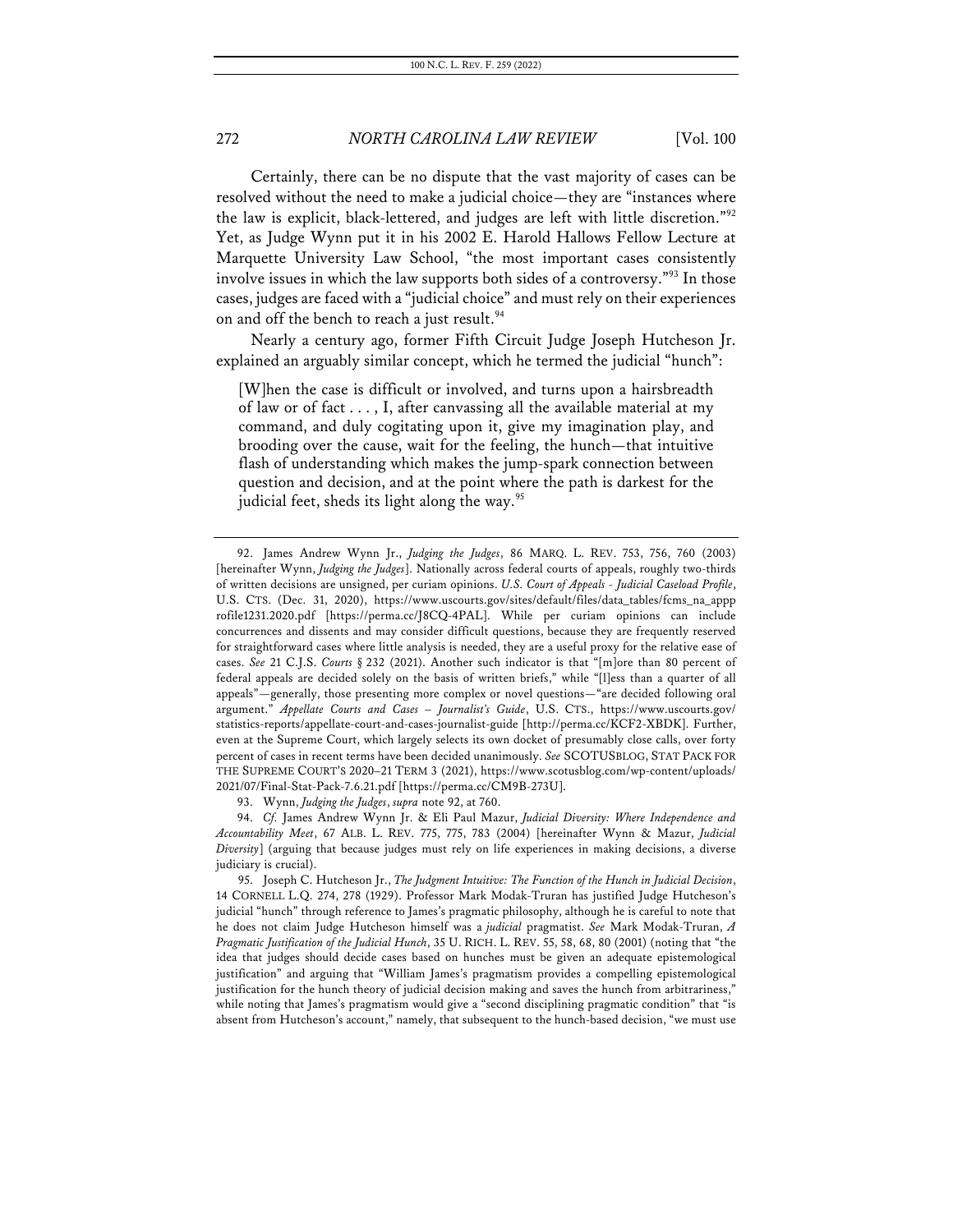That said, it is my view that Judge Wynn's notion of "judicial choice" focuses more on pragmatic principles, including value-laden ones like "justice," than on intuition alone. Thus, while both Judge Hutcheson and Judge Wynn agree that judges are not automatons,<sup>96</sup> Judge Wynn explicitly ties that claim to a normative view of courts as institutions that enact justice. As he said in a recent interview, "What is a court for, if you cannot do justice? If you're just going to follow something rotely, you don't really need judges, you could put [the issues] in a computer and the computer would give you . . . the rote answer every time."97

It is my contention that judicial choice and judicial pragmatism go handin-hand in Judge Wynn's philosophy and work.<sup>98</sup> One leads to another. Pragmatism points to the question, what is the judicial choice here? That such a question arises from the pragmatic outlook aligns with both a pragmatic view of close legal questions, as Judge Wynn has argued with regard to *Mann*, and with what we know about how cognition actually works.<sup>99</sup> Put differently, to acknowledge the reality of judicial choice is to acknowledge that judges are, in close cases, more than mere umpires, tasked with discovering an objective reality (ball or strike?) that they may discern if they can only see clearly enough. Rather, in many cases, the court's decision is the product of some *choice* made once the interpretive tools have been exhausted and the court is left with discretion to select from a menu of rational and legally justifiable outcomes.<sup>100</sup>

Then, in actually making a judicial choice, Judge Wynn appears to be guided by principles of judicial pragmatism. His opinions evince a proclivity to ask questions like: What makes sense in today's world? What are the

the pragmatic method to test [judicial] decisions in accordance with their consequences" (footnotes omitted)).

<sup>96.</sup> *See* Mark Modak-Truran, *supra* note 95, at 57 (noting that Judge Hutcheson "argued that law cannot be reduced to logic and that judges are not technicians mechanically applying the law"); *The Arc of the Moral Universe*, *supra* note 34, at 33:27–33:40.

<sup>97.</sup> *The Arc of the Moral Universe*, *supra* note 34, at 33:27–33:40.

<sup>98.</sup> I am not the first to note the connection between these ideas. Indeed, Judge Wynn has drawn this connection before. *See* Wynn & Mazur, *Judicial Diversity*, *supra* note 94, at 788–89 (noting that, "on a pragmatic level, the process of judging ultimately is reducible to judicial choices" (citing RICHARD A. POSNER, LAW, PRAGMATISM, AND DEMOCRACY 71 (2003))). And, as noted, Professor Modak-Truran has looked to pragmatic philosophy to justify Judge Hutcheson's related notion of the judicial "hunch." Mark Modak-Truran, *supra* note 95, at 58.

<sup>99.</sup> As neuroscientific research has demonstrated, judges are not simply input/output machines, but rather bring to their decision-making their emotions and cognitive biases. *See generally* Anna Spain Bradley, *The Disruptive Neuroscience of Judicial Choice*, 9 U.C. IRVINE L. REV. 1 (2018) (arguing that judges, like all humans, are incapable of entirely setting aside their biases, emotions, and empathy in rendering decisions). That insight runs counter to some of the usual narratives about judging. *E.g.*, *id.* at 3 ("[T]he legal profession remains committed to a longstanding view that judges are largely exempt from [bias].").

<sup>100.</sup> *E.g.*, *id.* at 49 ("[E]ven if one believes that judges interpret law rather than make it, the act of interpretation is filled with the capacity to shape law through a series of decisions and choices.").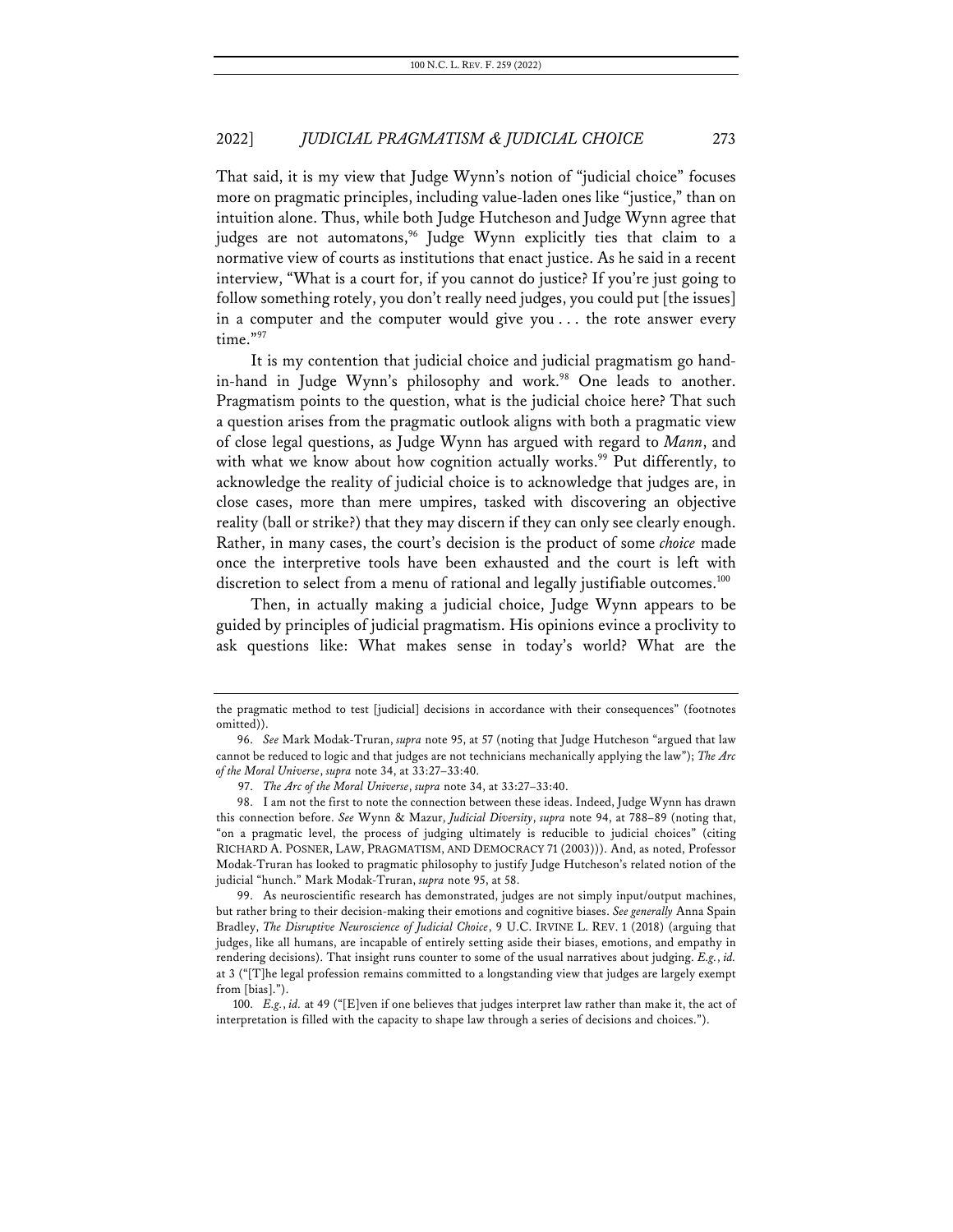ramifications likely to be, especially for those lacking political power?<sup>101</sup> How can the life experiences that he and his panel colleagues "each . . . bring[] to the bench" inform the court's decision?102

Numerous decisions authored by Judge Wynn in his more than thirty-year judicial career could provide examples of judicial choices guided by judicial pragmatism.<sup>103</sup> But I have selected for deeper consideration the Supreme Court

102. Wynn & Mazur, *Judicial Diversity*, *supra* note 94, at 783 (arguing that judicial diversity is important in part because judges come to the act of judging with "a sum of life experience," which, "[i]n American society," is "inextricably bound to race, ethnicity, and gender," such that "the absence of diversity creates . . . a judicial partiality to the values and stories of the groups [that are] overrepresented").

103. *See, e.g.*, State v. Jones, 133 N.C. App. 448, 473–78, 516 S.E.2d 405, 421–24 (1999) (Wynn, J., concurring in part and dissenting in part) (dissenting from the majority's decision to apply the felony-murder rule to deaths resulting from the defendant's reckless, intoxicated driving, on the theory that the defendant had committed an assault with a deadly weapon (his car), and therefore could be held liable for felony murder, which carried a possible death sentence; and explaining the unacknowledged ramifications of the majority's opinion for *all* drivers, not just intoxicated ones, calling attention to the harms the majority's view visited on both the defendant's due process rights (lack of fair notice) and the separation of powers (stretching the felony-murder statute to arenas never contemplated by the legislature)), *aff'd in part, rev'd in part*, 353 N.C. 159, 538 S.E.2d 917 (2000) (invoking the reasoning, and even an example, from Judge Wynn's partial dissent); Broderick v. Broderick, 175 N.C. App. 501, 504–07, 623 S.E.2d 806, 807–09 (2006) (Wynn, J., concurring in the result) (concurring "most reluctantly" in the result by "declining to decide the merits of th[e] appeal" where the appellant had not fully complied with the strictures of Rule 10 of the North Carolina Rules of Appellate Procedure, as required by binding precedent, but writing separately "to urge our Supreme Court to abolish assignments of error under" the rules in order to prevent legal technicalities from getting in the way of the court's role; to ensure consistency, as the North Carolina Court of Appeals had been "anything but consistent" in how strictly it applied the Rules of Appellate Procedure; and to align North Carolina's rules "with the Federal Rules of Appellate Procedure, the Local Rules of Appellate Procedure for the United States Court of Appeals for the Fourth Circuit, and the appellate rules of other state courts, which do not require parties to file assignments of error on appeal"); United States v. Foster, 674 F.3d 391, 409 (4th Cir. 2012) (Wynn, J., dissenting from the denial of rehearing en banc) (pointing out that between panel opinions, various opinions concurring or dissenting from the denial of rehearing en banc, and other judges joining those opinions, "ten [out of fifteen] judges have now expressed their opinions on the merits of the underlying appeal, not just on the decision to deny rehearing," meaning that the Court was rapidly approaching "effectively hav[ing] conducted an en banc review—only without having given the parties access to the full Court via oral argument to express their views"); Wilson v. Flaherty, 689 F.3d 332, 345, 348 (4th Cir. 2012) (Wynn, J., dissenting) (vigorously dissenting in a case where the petitioner had made a strong case for his actual innocence as to the underlying offenses, but where the majority nevertheless denied him relief from the lifelong restrictions on his liberty imposed because of those convictions; and criticizing the majority opinion

<sup>101.</sup> *E.g.*, Wynn, *Judging the Judges*, *supra* note 92, at 756, 758 ("The judiciary, as envisioned in *The Federalist*, and as reaffirmed by Chief Justice John Marshall in *Marbury v. Madison*, has the duty of protecting the people from the arbitrary and capricious acts of majoritarian rule that violate the Constitution . . . . Judicial independence is vital because when it is your day in court you will look to the judge to protect your rights and not merely enforce the representations of the state." (footnote omitted) (citing Marbury v. Madison, 5 U.S. (1 Cranch) 137 (1803))); Wynn & Mazur, *Judicial Diversity*, *supra* note 94, at 777 ("In [our] system of government, the judiciary is a constitutional priesthood loyal to the sovereign will—the Constitution—in the face of majoritarian excess, executive encroachment, and legislative self-aggrandizement.").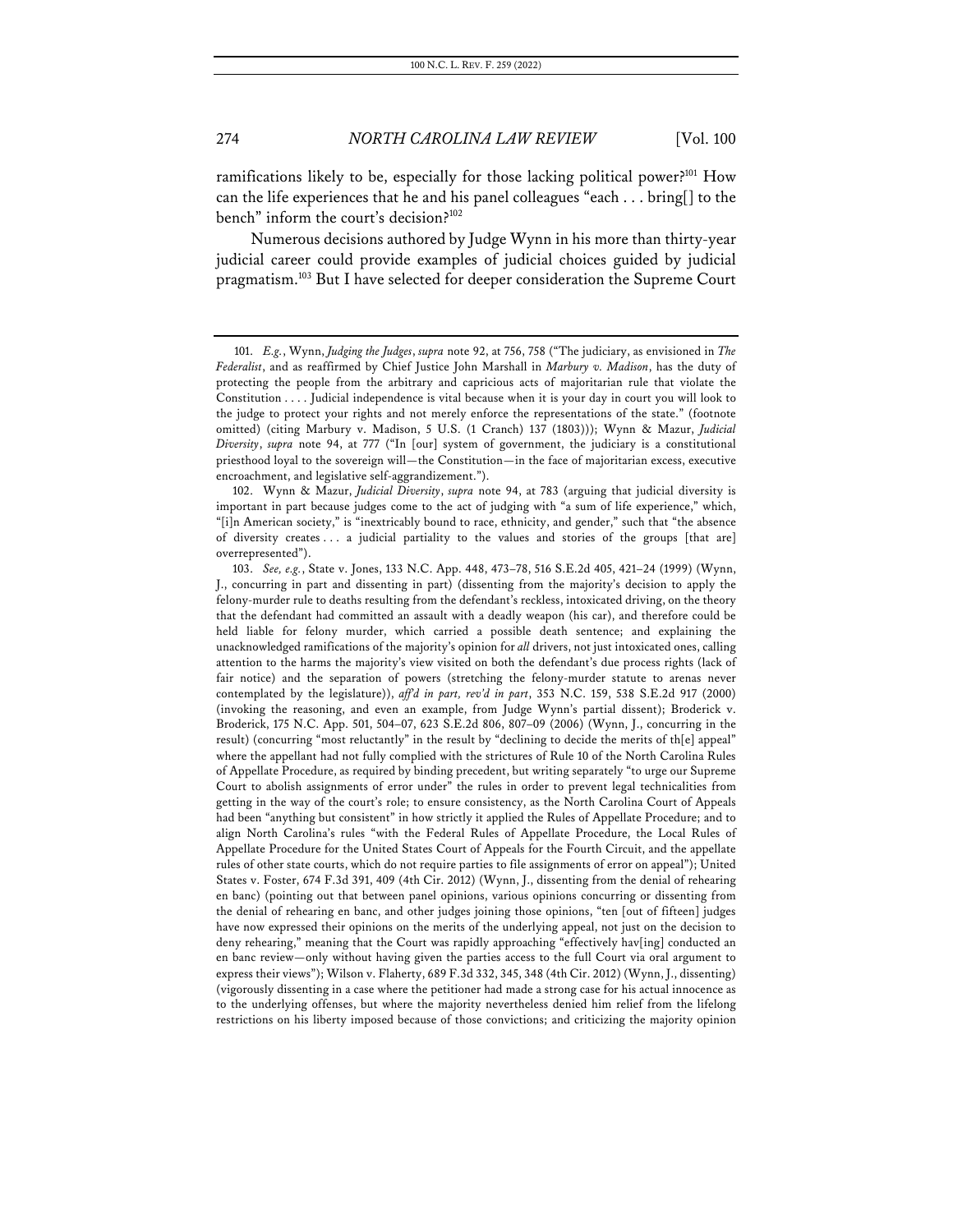of North Carolina case of *Nelson v. Freeland*,<sup>104</sup> for two primary reasons. First, it is one of Judge Wynn's most enduringly well-known opinions from his time on the state courts of North Carolina—one which left an indelible mark on the jurisprudence of his home state.<sup>105</sup> Second, and more fundamentally, because it involved a common-law court deciding a common-law question, it presents a particularly stark example of a court faced with a clear judicial choice, for which pragmatic considerations necessarily guided the decision-making process.

## III. JUDICIAL PRAGMATISM AND JUDICIAL CHOICE IN *NELSON V. FREELAND*

The facts were exceedingly simple. The defendants were a married couple who owned their home. The husband asked the plaintiff to pick him up at his house on the plaintiff's way to a business meeting they were both attending. The homeowner inadvertently left a stick lying on his porch. The plaintiff tripped over the stick, was injured in the fall, and sued the couple for his injuries.<sup>106</sup>

The legal question, in Judge<sup>107</sup> Wynn's view, should be equally simple: a jury would need to determine whether the homeowner acted according to the standard of care a reasonable person would have used.<sup>108</sup>

And yet, the premises-liability trichotomy—classifying individuals present on another's property as invitees, licensees, or trespassers, and granting to each group a different standard of care—rendered what should have been an easy case hopelessly complex. While the plaintiff was plainly not a trespasser, it was not clear which of the other categories applied. Had the plaintiff come to the homeowner's house for business purposes, since they were attending a business meeting together? Or was he there out of friendship, as he was doing the homeowner a favor by driving him to the meeting? The premises-liability trichotomy, Judge Wynn noted, "has created dissension and confusion amongst the attorneys and judges involved."109 And no wonder, because in the preceding three and a half decades, the Supreme Court of North Carolina had "waded

for "blindly adhering to formalist procedural concerns," arguing that those concerns "should yield to the correction of fundamentally unjust punishments").

<sup>104.</sup> Nelson v. Freeland, 349 N.C. 615, 616, 507 S.E.2d 882, 882–83 (1998).

<sup>105.</sup> *See* sources cited *infra* note 139.

<sup>106.</sup> *Nelson*, 349 N.C. at 616, 507 S.E.2d at 882–83.

<sup>107.</sup> Because Judge Wynn was sitting on the Supreme Court of North Carolina at the time he authored the majority opinion in *Nelson*, the appropriate title here would be "Justice." *Id.* at 615, 507 S.E.2d at 882. For consistency, however, I have continued to use the title of "Judge" while discussing *Nelson*.

<sup>108.</sup> *Id.* at 617, 507 S.E.2d at 883.

<sup>109.</sup> *Id.* at 616, 507 S.E.2d at 883.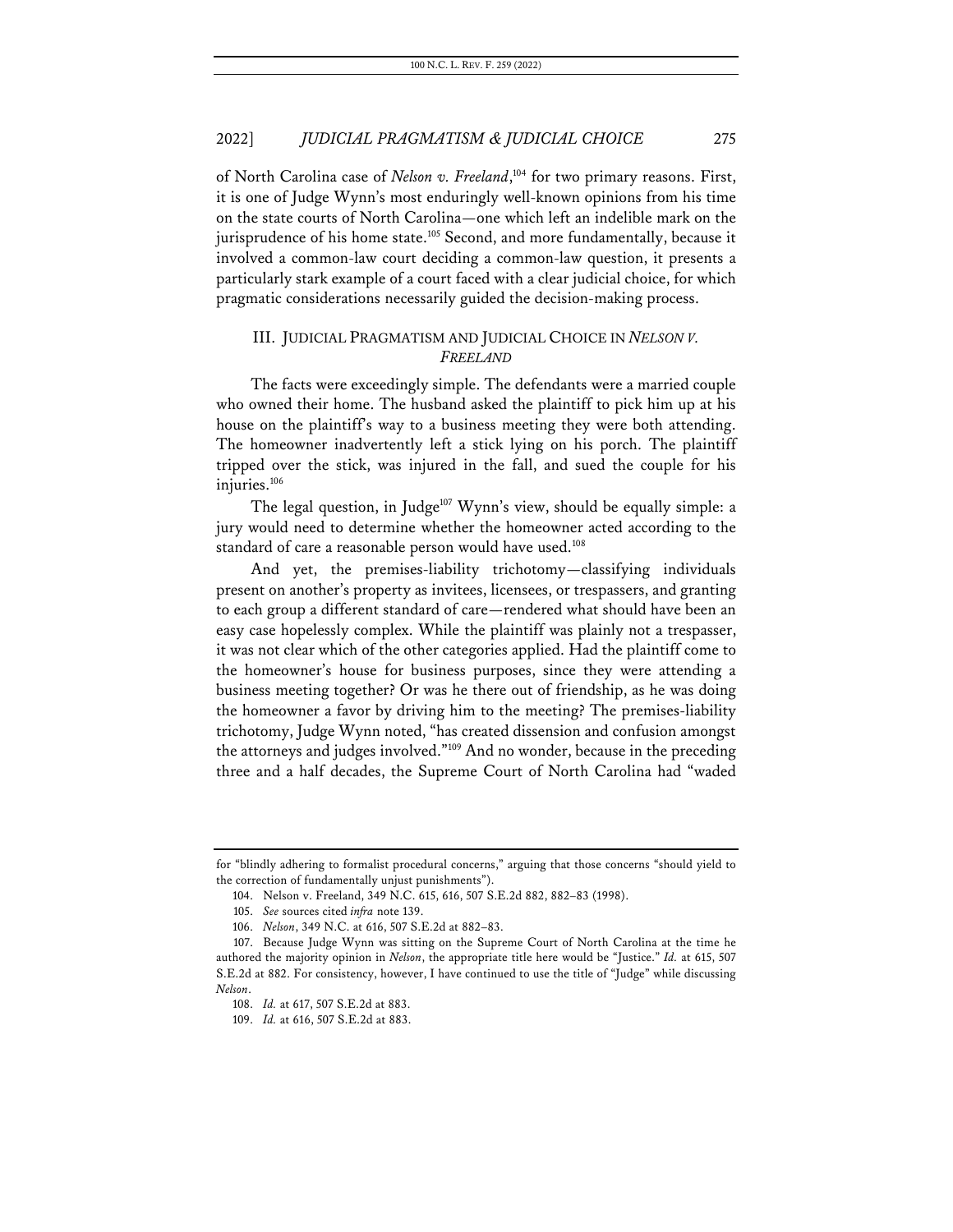through the mire of" the trichotomy no fewer than fourteen times, with no advances in clarity.<sup>110</sup>

Enough was enough. Judge Wynn's opinion swept aside the tortured scheme and replaced it with a far simpler arrangement: either an injured plaintiff had permission to be on the property, or they did not. If they did, they were owed a duty of reasonable care.

Judge Wynn's opinion represents a clear judicial choice. While Judge Wynn wrote for a four-justice majority, the three other justices concurred only in the result, agreeing that the lower courts erred in granting summary judgment to the defendants. The three concurring justices thought it "unnecessary" and "inadvisable" to reach the question of whether the trichotomy should be abolished, given that the parties had not briefed the issue and that summary judgment was improper in any event.<sup>111</sup> But the majority viewed this as a moment of judicial choice under the common-law system. And in making the choice, Judge Wynn was pragmatic: "Given that we are convinced that the common-law trichotomy is no longer viable, we should put it to rest."<sup>112</sup>

The opinion opened by explaining the trichotomy and how it affected tort cases. Landowners, and occupiers like tenants, owed the greatest duty of care to invitees—individuals who entered another's land on an express or implied invitation for mutual benefit, such as store customers. Landowners were required to use ordinary care to keep their property reasonably safe for invitees and to warn them of hidden dangers that were discoverable through reasonable inspection and supervision of the land.

One step down on the rung of duty was that owed by landowners to licensees—individuals who entered another's land on an express or implied invitation *only* for their own benefit, such as social guests. Landowners owed licensees a "significantly less stringent" duty of care than they owed to invitees.113 Their duty was only to refrain from willfully injuring the licensee and from wantonly and recklessly putting the licensee in danger. "Thus, a licensee enter[ed] another's premises at his own risk and enjoy[ed] the license subject to its concomitant perils."<sup>114</sup>

Finally, trespassers—individuals who entered another's land without permission—were owed a very limited duty of care. The landowner's duty was only to refrain from willfully or wantonly injuring the trespasser.

Judge Wynn's opinion acknowledged the historical vintage of these categories, noting that they had been "entrenched in this country's tort-liability

<sup>110.</sup> *Id.* (collecting cases).

<sup>111.</sup> *Id.* at 634, 507 S.E.2d at 893 (Mitchell, C.J., concurring in the result).

<sup>112.</sup> *Id.* at 633, 507 S.E.2d at 893 (majority opinion).

<sup>113.</sup> *Id.* at 618, 507 S.E.2d at 884.

<sup>114.</sup> *Id.*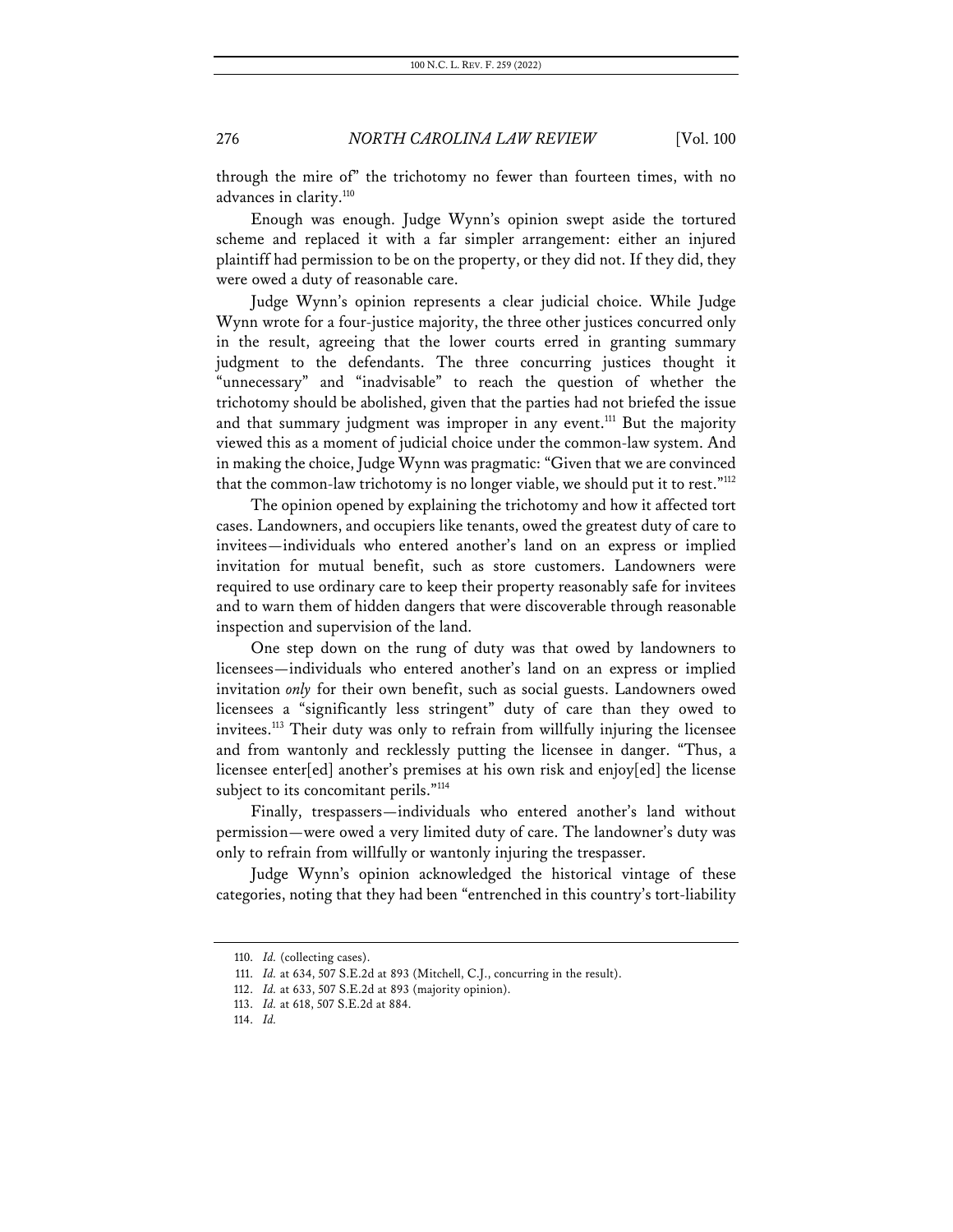jurisprudence since our nation's inception."115 But, in his view, pure appeal to tradition was insufficient; efficacy mattered. To that end, the opinion turned to describing "the modern trend of abolishing the common-law trichotomy in favor of a reasonable-person standard."<sup>116</sup> Judge Wynn noted that, over the second half of the twentieth century, many states had modified or abandoned the traditional premises-liability scheme, viewing it as based on societal assumptions that no longer applied and noting that it sometimes mandated deeply unjust results.<sup>117</sup>

At the same time, the opinion used that half-century of data to showcase the pitfalls of "attempt[ing] to salvage the trichotomy by engrafting into it certain exceptions and subclassifications which would allow it to better congeal with our present-day policy of balancing land-ownership rights with the right of entrants to receive adequate protection from harm."118 Judge Wynn collected eleven different "exceptions and subclassifications" applicable in North Carolina—"distinctions between active and passive negligence; situations where a landlord has control over a common way; actions involving police officers; failure to warn of a known defect; work by an independent contractor; obvious versus nonobvious dangerous conditions; invitee exceeding the scope of his invitation; minor and incidental benefits; conditions diverting the injured party's attention; known or knowable criminal activity; and the attractivenuisance doctrine"—and noted that they were "just a sample."119 He pointed to the U.S. Supreme Court's recognition that those modifications only made the situation worse because they "produced confusion and conflict."120 And he expanded on this comment, noting that the modifications "forced courts to maneuver their way through a dizzying array of factual nuances and delineations" while employing "rationales teetering on the edge of absurdity" simply to avoid unjust results.<sup>121</sup>

Judge Wynn then collected several illustrations of this conundrum. For example, the North Carolina Court of Appeals had previously reached the perplexing conclusion that the injured plaintiff was an invitee when, on request—but without remuneration—he assisted a neighbor with moving a boat.<sup>122</sup> Recall that invitees, such as store customers, were afforded the highest level of protection. Though the act was not a business transaction, the court of

<sup>115.</sup> *Id.*

<sup>116.</sup> *Id.*

<sup>117.</sup> *Id.* at 618–23, 507 S.E.2d at 884–87.

<sup>118.</sup> *Id.* at 618–19, 507 S.E.2d at 884.

<sup>119.</sup> *Id.* at 630, 507 S.E.2d at 891 (citations omitted).

<sup>120.</sup> *Id.* at 619–20, 507 S.E.2d at 884–85 (quoting Kermarec v. Compagnie Generale Transatlantique, 358 U.S. 625, 631 (1959)).

<sup>121.</sup> *Id.*

<sup>122.</sup> *Id.* at 629, 507 S.E.2d at 891 (citing Crane v. Caldwell, 13 N.C. App. 362, 438 S.E.2d 449 (N.C. Ct. App. 1994)).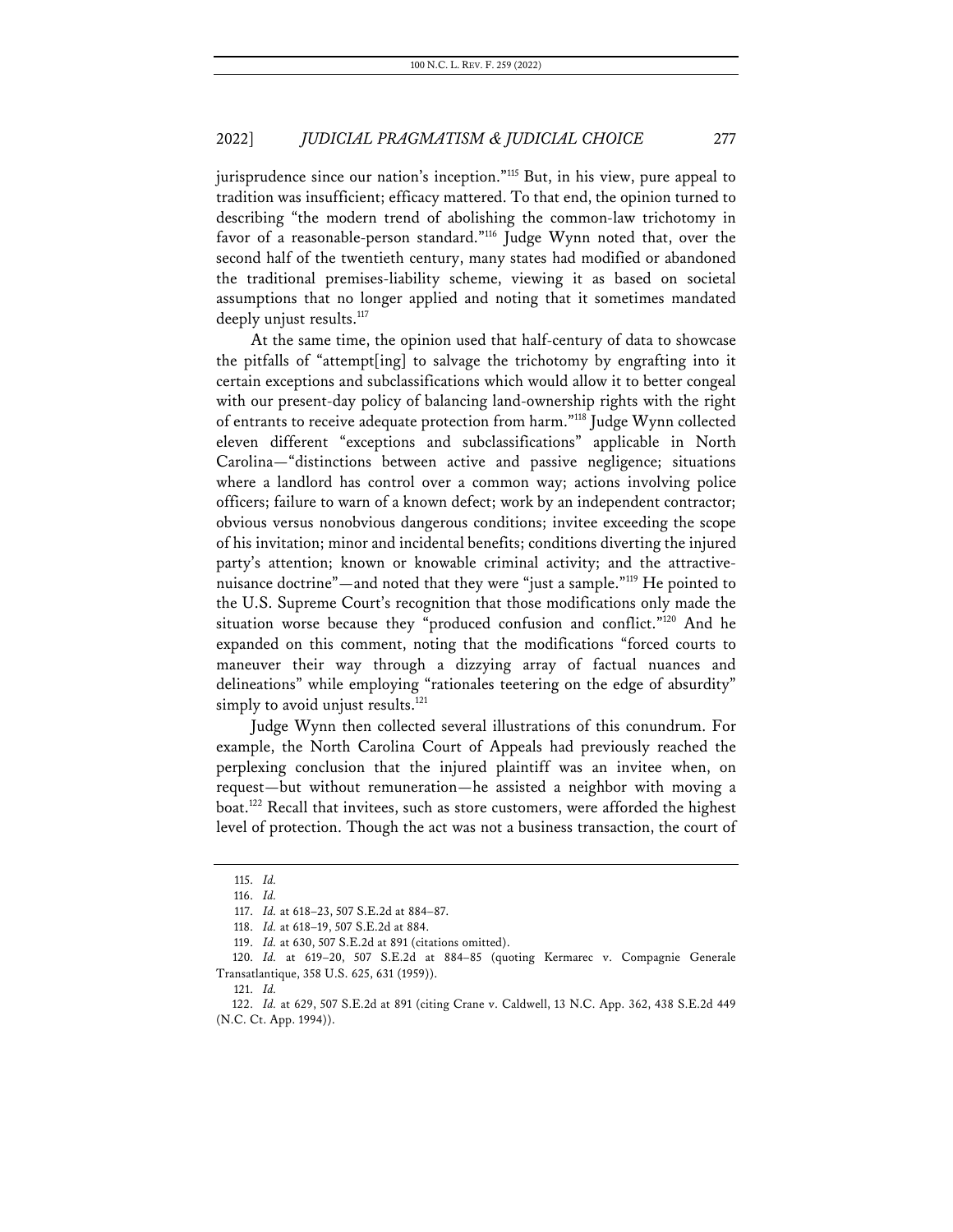appeals reasoned that it went beyond ordinary friendly relations between neighbors—despite earlier precedent establishing that a plaintiff who helped a neighbor carry meat into his home was a *licensee*, and thus subject only to the intermediate level of protection applicable to social guests.<sup>123</sup> Judge Wynn's opinion noted that, reading the two opinions together, "one [was led] to believe that neighbors regularly carry meat into each others' homes, but do not help each other move things"—the point being, of course, that this idea was absurd.<sup>124</sup> Meanwhile, the court of appeals had also held that parents who, on request, entered their son's house to check on his freezer were invitees.<sup>125</sup> No overarching principle could be deduced from such a hodgepodge of decisions.<sup>126</sup>

This background established, Judge Wynn next described the significant strides other jurisdictions had made toward abolishing the common law's premises-liability scheme altogether. For example, England—where the scheme originated—had abolished the trichotomy by statute more than forty years earlier.<sup>127</sup> In the following decades, a growing judicial movement in the United States had, at a minimum, abolished the licensee-invitee distinction. California was the first to do so, in 1968, and it was soon joined by a crescendo of other jurisdictions—including seven in the five years before *Nelson*—totaling just under half of the states, plus the District of Columbia.<sup>128</sup> Nearly half of those jurisdictions had fully abolished the trichotomy.<sup>129</sup>

In other words, the opinion hinted, judicial repudiation of the trichotomy in North Carolina would not be some unprecedented step, or an act of throwing the baby out with the bathwater. Rather, states had tried, for decades, to update the ancient common-law rule, to no avail—and many jurisdictions had already recognized the futility of trying to map the old scheme onto modern life.

Judge Wynn's opinion then turned to face squarely the question at hand: What would North Carolina do? The answer, in Judge Wynn's view, depended on weighing the "advantages and disadvantages" of the common-law system.<sup>130</sup> Therefore, he first rewound the clock to understand the history and purpose underlying the trichotomy before considering whether to abandon it.

As Judge Wynn explained, although the trichotomy emerged in England in the nineteenth century, it was shaped by much more ancient, feudal concerns: protecting powerful landowners from incursions on their supremacy by juries, who were more likely to be composed of potential land *entrants* than land*owners*,

<sup>123.</sup> *See* Beaver v. Lefler, 8 N.C. App. 574, 174 S.E.2d 806 (1970).

<sup>124.</sup> *Nelson*, 349 N.C. at 629, 507 S.E.2d at 891.

<sup>125.</sup> *Id.* at 630, 507 S.E.2d at 891 (citing Briles v. Briles, 43 N.C. App. 575, 259 S.E.2d 393 (1979)).

<sup>126.</sup> *Id.* ("Logically, [*Briles*] cannot be reconciled with *Crane* and *Beaver*.").

<sup>127.</sup> *Id.* at 620, 507 S.E.2d at 885 (citing Occupier's Liability Act 1957, 5 & 6 Eliz. 2 c. 31 (Eng.)).

<sup>128.</sup> *Id.*, 507 S.E.2d at 886–87 (collecting cases).

<sup>129.</sup> *Id.* (collecting cases).

<sup>130.</sup> *Id.* at 623, 507 S.E.2d at 887.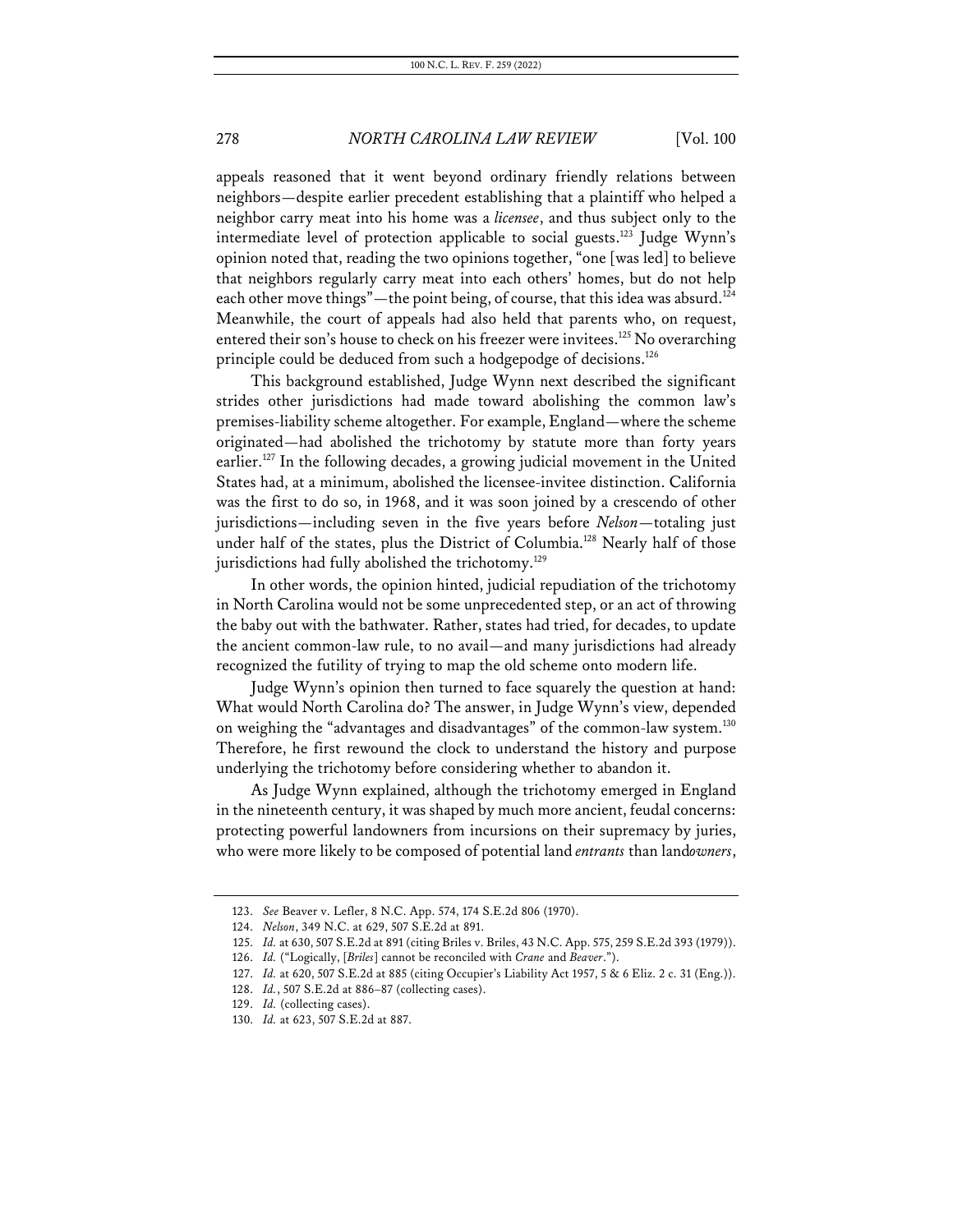and who therefore were unlikely to be concerned about protecting landowners' authority over their land. Moreover, at the time of the trichotomy's emergence, the principle of negligence—foundational to modern tort law—was barely in its infancy. And while other areas of tort law absorbed negligence principles once they were established, premises liability had maintained its feudal structure.<sup>131</sup>

Judge Wynn argued that these origins alone suggested reason to abandon the trichotomy. Jurors in the United States today are much more likely to be landowners than were those in nineteenth-century England, so "it is unlikely that they would be willing to place a burden upon a defendant that they would be unwilling to accept upon themselves."132 And courts trust modern jurors to apply principles of negligence in virtually every other area of tort law, undermining any concerns about their ability to do so with respect to premises liability.<sup>133</sup>

Common sense provided other reasons to alter the liability scheme. First, negligence was a more "[]predictable" standard for landowners to apply, and the simpler legal system provided by negligence made legal consequences clearer, whereas the "complexity" of the trichotomy was shown by the sheer number of exceptions and the frequent inability of even "experienced" judges to agree on the proper categorization of plaintiffs.<sup>134</sup> Second, modern land ownership involves smaller parcels than the vast feudal estates of centuries past, reducing landowners' monitoring costs.<sup>135</sup> Third, the trichotomy simply defies normal expectations about interpersonal relationships: it is unclear why a social guest should be afforded less care than a business guest, and the dividing line between those categories is often murky.<sup>136</sup>

Thus, as Judge Wynn noted, "the trichotomy often forces the trier of fact to focus upon irrelevant factual gradations instead of the pertinent question of whether the landowner acted reasonably toward the injured entrant."<sup>137</sup> Under the trichotomy, plaintiffs were subject to a lottery of categorization—a lottery that was "essentially an attempt to transmute propositions of fact into propositions of law," and that "has only distracted the jury's vision away from the proper consideration of whether the defendant acted reasonably."<sup>138</sup>

For all those reasons, Judge Wynn's majority opinion concluded that despite the strong pull of stare decisis—it was time to modify the trichotomy in North Carolina by abolishing the distinction between licensees and invitees

<sup>131.</sup> *Id.* at 623–24, 624 n.3, 507 S.E.2d at 887–88, 888 n.3.

<sup>132.</sup> *Id.* at 625, 507 S.E.2d at 888.

<sup>133.</sup> *Id.*

<sup>134.</sup> *Id.* at 626–30, 507 S.E.2d at 888–91; *see id.* at 631, S.E.2d at 892.

<sup>135.</sup> *Id.* at 626, 507 S.E.2d at 889 (citing Mounsey v. Ellard, 297 N.E.2d 43, 51 (Mass. 1973)).

<sup>136.</sup> *Id.* at 629–31, 507 S.E.2d at 890–92.

<sup>137.</sup> *Id.* at 628, 507 S.E.2d at 890.

<sup>138.</sup> *Id.*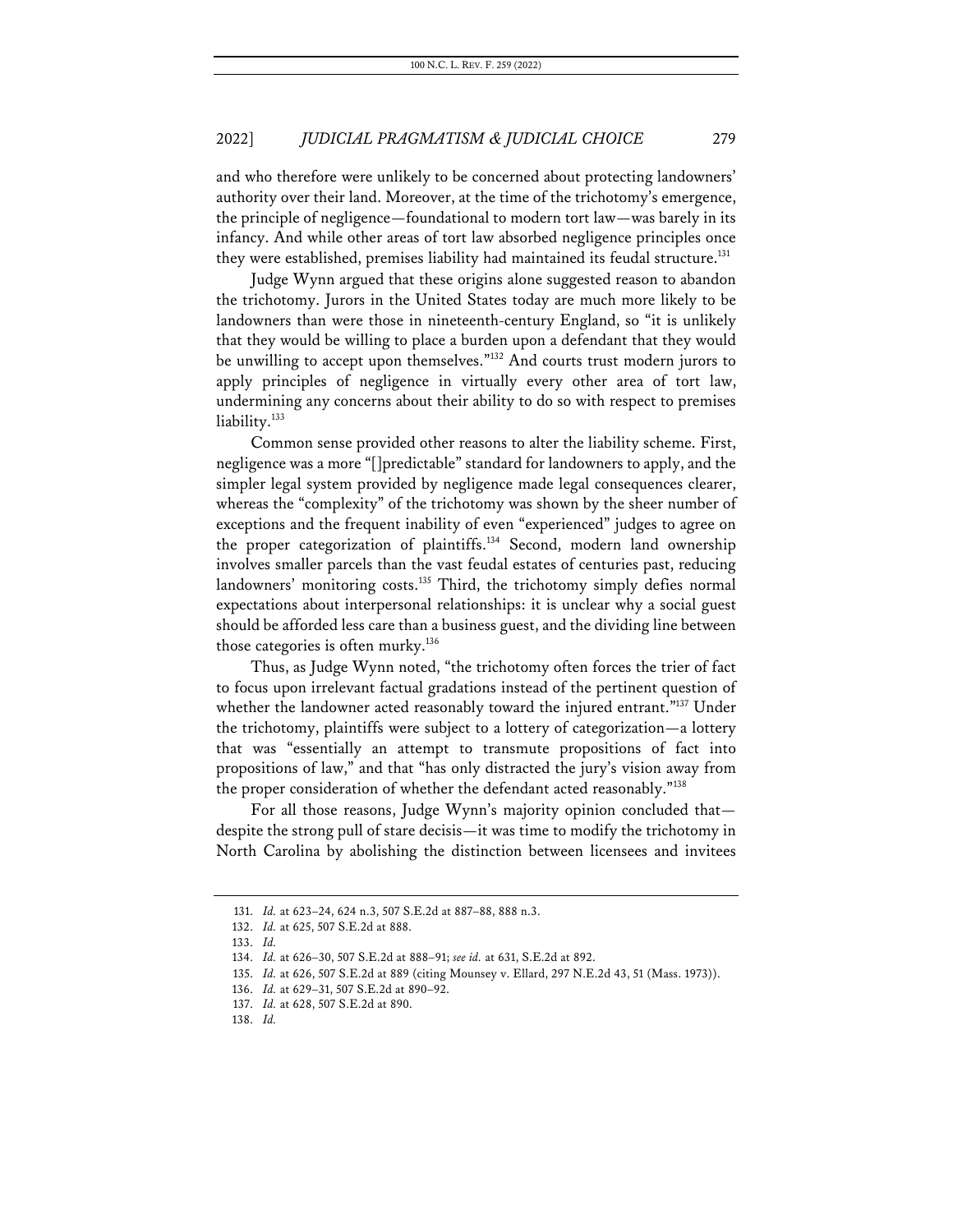while retaining a separate category for trespassers. Thus, after *Nelson*, landowners in North Carolina owed a straightforward standard of reasonable care toward all those lawfully on their land. And the plaintiff in *Nelson* was entitled to a jury trial during which the jury would determine whether the homeowner had shown him reasonable care.<sup>139</sup>

The justices of the Supreme Court of North Carolina, led by Judge Wynn, made the judicial choice in *Nelson v. Freeland* to eliminate an element of the common law that no longer served a useful function. They did not overturn precedent lightly; rather, the opinion expressed numerous, considered reasons for doing so, noting in particular the changed social circumstances. *Nelson* thus represents an example of a pragmatic decision that respects, but does not automatically bow to, historical tradition. And the decision to reach the issue in the first place—to make that judicial choice—was also pragmatic, taking into consideration what would be helpful to future courts, litigants, and landowners. *Nelson* thus provides a prime example of how judicial choice and judicial pragmatism intersect and feed into each other in Judge Wynn's body of judicial work.

#### **CONCLUSION**

Defining the judicial philosophy of any single judge is not easy, and no one term will capture all elements of that philosophy. Nevertheless, I have endeavored in this Essay to explore Judge Wynn's judicial philosophy over his decades-long career on the bench through his concept of "judicial choice" and the related concept of judicial pragmatism. I have argued that Judge Wynn's

<sup>139.</sup> *Nelson* remains good law in North Carolina. And it has had broad impact beyond the state's borders. Just seven months after Judge Wynn filed his opinion in *Nelson*, the Supreme Court of Appeals of West Virginia unanimously agreed to eliminate the invitee-licensee distinction in that state for essentially the same reasons as those given in *Nelson*. Mallet v. Pickens, 522 S.E.2d 436, 445–46 (W. Va. 1999) (citing *Nelson*, 349 N.C. at 631, 507 S.E.2d at 892). Since then, the Supreme Courts of Iowa and the U.S. Virgin Islands also each relied on *Nelson* in unanimously abolishing the invitee-licensee division in their jurisdictions. *See* Machado v. Yacht Haven U.S.V.I., LLC, S. Ct. Civ. No. 2012-0137, 2014 WL 5282116, at \*5 (V.I. Oct. 16, 2014); Koenig v. Koenig, 766 N.W.2d 635, 638 (Iowa 2009). Meanwhile, dissenting and concurring justices in the highest courts of Kentucky, Mississippi, and Iowa (before the latter's subsequent decision to abandon the common-law rule) cited *Nelson* while urging their colleagues to follow the lead of Judge Wynn and others who had eliminated the invitee-licensee distinction. *See* Smith v. Smith, 563 S.W.3d 14, 19–22 (Ky. 2018) (Minton, C.J., dissenting); Handy v. Nejam, 111 So. 3d 610, 615–20 (Miss. 2013) (Kitchens, J., dissenting); Benham v. King, 700 N.W.2d 314, 321–23 (Iowa 2005) (Wiggins, J., concurring specially); Pinnell v. Bates, 838 So. 2d 198, 202–05 (Miss. 2002) (McRae, P.J., dissenting); Alexander v. Med. Assocs. Clinic, 646 N.W.2d 74, 80–85 (Iowa 2002) (Lavorato, C.J., concurring specially). Internationally, writers from other common-law countries have cited the opinion in discussing these issues. *See* Avihay Dorfman & Assaf Jacob, *The Fault of Trespass*, 65 U. TORONTO L.J. 48, 95, 95 n.174 (2015) (writers from Israeli universities writing in a Canadian publication); Low Kee Yang, *Occupiers' Liability After* See Toh*: Change, Uncertainty and Complexity*, 2013 SING.J. LEGAL STUD. 457, 459, 459 n.11 (2013) (Singapore). The case has also become a staple in tort-law classrooms, having been cited in at least one general tort-law textbook. *See* JAMES UNDERWOOD, TORT LAW: PRINCIPLES IN PRACTICE (2d ed. 2018).